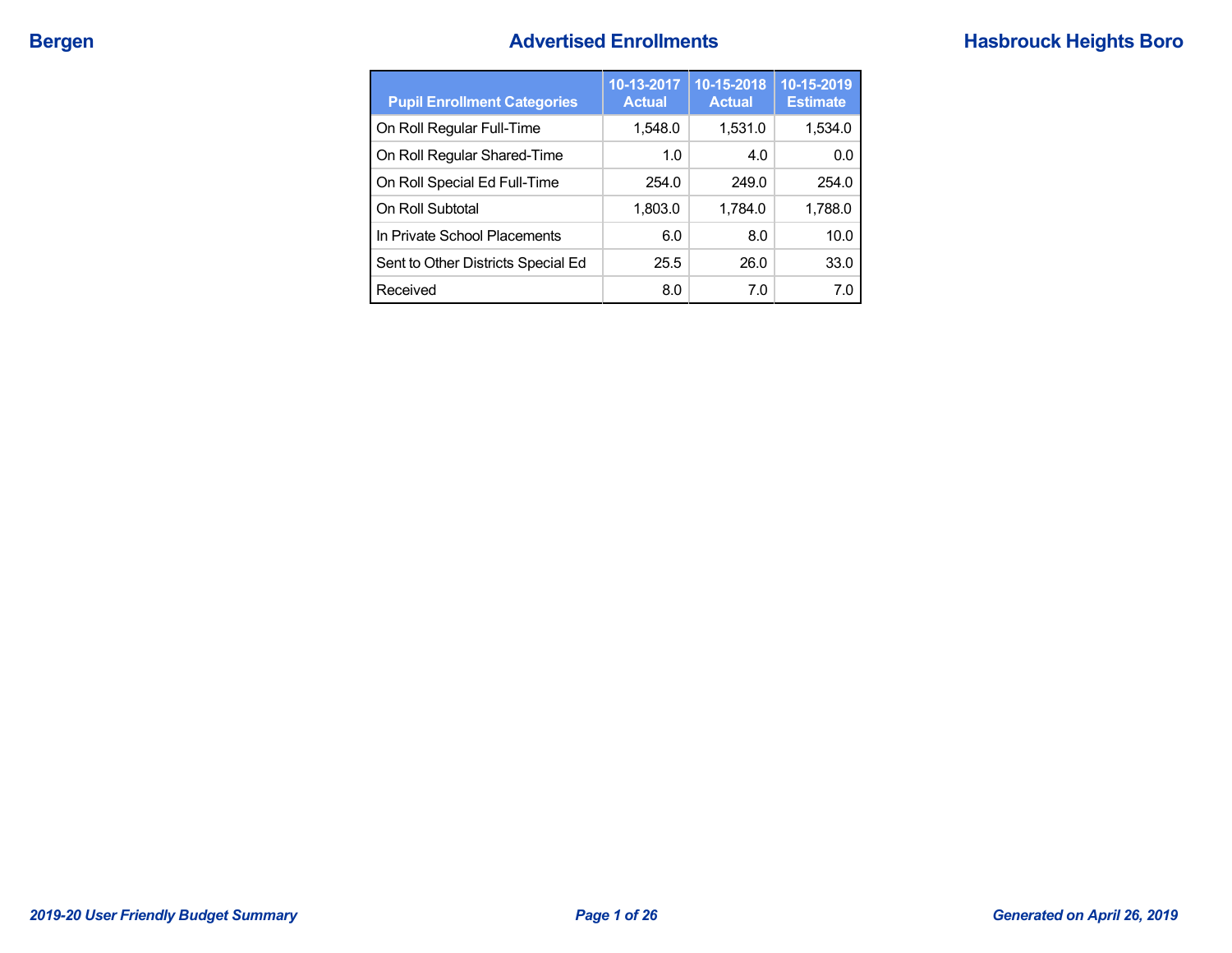| <b>Budget Category</b>                          | <b>Account</b> | 2017-18<br><b>Actual</b> | 2018-19<br><b>Revised</b> | 2019-20<br><b>Proposed</b> |
|-------------------------------------------------|----------------|--------------------------|---------------------------|----------------------------|
| <b>Operating Budget:</b>                        |                |                          |                           |                            |
| Revenues from Local Sources:                    |                |                          |                           |                            |
|                                                 |                |                          |                           |                            |
| Local Tax Levy                                  | 10-1210        | 28,355,966               | 29,237,025                | 29,929,574                 |
| <b>Total Tuition</b>                            | 10-1300        | 60,457                   | 0                         | 0                          |
| Unrestricted Miscellaneous Revenues             | $10-1XXX$      | 168,555                  | 174,983                   | 198,000                    |
| Interest Earned On Maintenance Reserve          | $10-1XXX$      | 0                        | 500                       | 500                        |
| Interest Earned On Capital Reserve Funds        | 10-1XXX        | $\Omega$                 | 2,800                     | 2,800                      |
| Subtotal - Revenues From Local Sources          |                | 28,584,978               | 29,415,308                | 30,130,874                 |
|                                                 |                |                          |                           |                            |
| Revenues from State Sources:                    |                |                          |                           |                            |
| <b>Categorical Transportation Aid</b>           | 10-3121        | 40,399                   | 143,130                   | 143,130                    |
| <b>Extraordinary Aid</b>                        | 10-3131        | 225,312                  | 268,258                   | 268,258                    |
| <b>Categorical Special Education Aid</b>        | 10-3132        | 997,916                  | 1,564,687                 | 1,565,896                  |
| <b>Equalization Aid</b>                         | 10-3176        | 327,579                  | 607,649                   | 798,393                    |
| <b>Categorical Security Aid</b>                 | 10-3177        | 46,450                   | 185,508                   | 185,508                    |
| <b>Adjustment Aid</b>                           | 10-3178        | 1                        | 0                         | 0                          |
| <b>Under Adequacy Aid</b>                       | 10-3180        | 14,450                   | 0                         | $\mathbf{0}$               |
| <b>PARCC Readiness Aid</b>                      | 10-3181        | 19,510                   | 0                         | 0                          |
| Per Pupil Growth Aid                            | 10-3182        | 19,510                   | 0                         | $\mathbf{0}$               |
| Professional Learning Community Aid             | 10-3183        | 19,150                   | 0                         | $\Omega$                   |
| Subtotal - Revenues From State Sources          |                | 1,710,277                | 2,769,232                 | 2,961,185                  |
|                                                 |                |                          |                           |                            |
| Revenues from Federal Sources:                  |                |                          |                           |                            |
| Medicaid Reimbursement                          | 10-4200        | 35,610                   | 24,154                    | 19,514                     |
| Subtotal - Revenues From Federal Sources        |                | 35,610                   | 24,154                    | 19,514                     |
|                                                 |                |                          |                           |                            |
| <b>Budgeted Fund Balance - Operating Budget</b> | 10-303         | 0                        | 200,000                   | 200,000                    |
| Withdraw From Cap Res-Excess Cost & Oth Cap Prj | 10-309         | $\pmb{0}$                | 355,910                   | 913,500                    |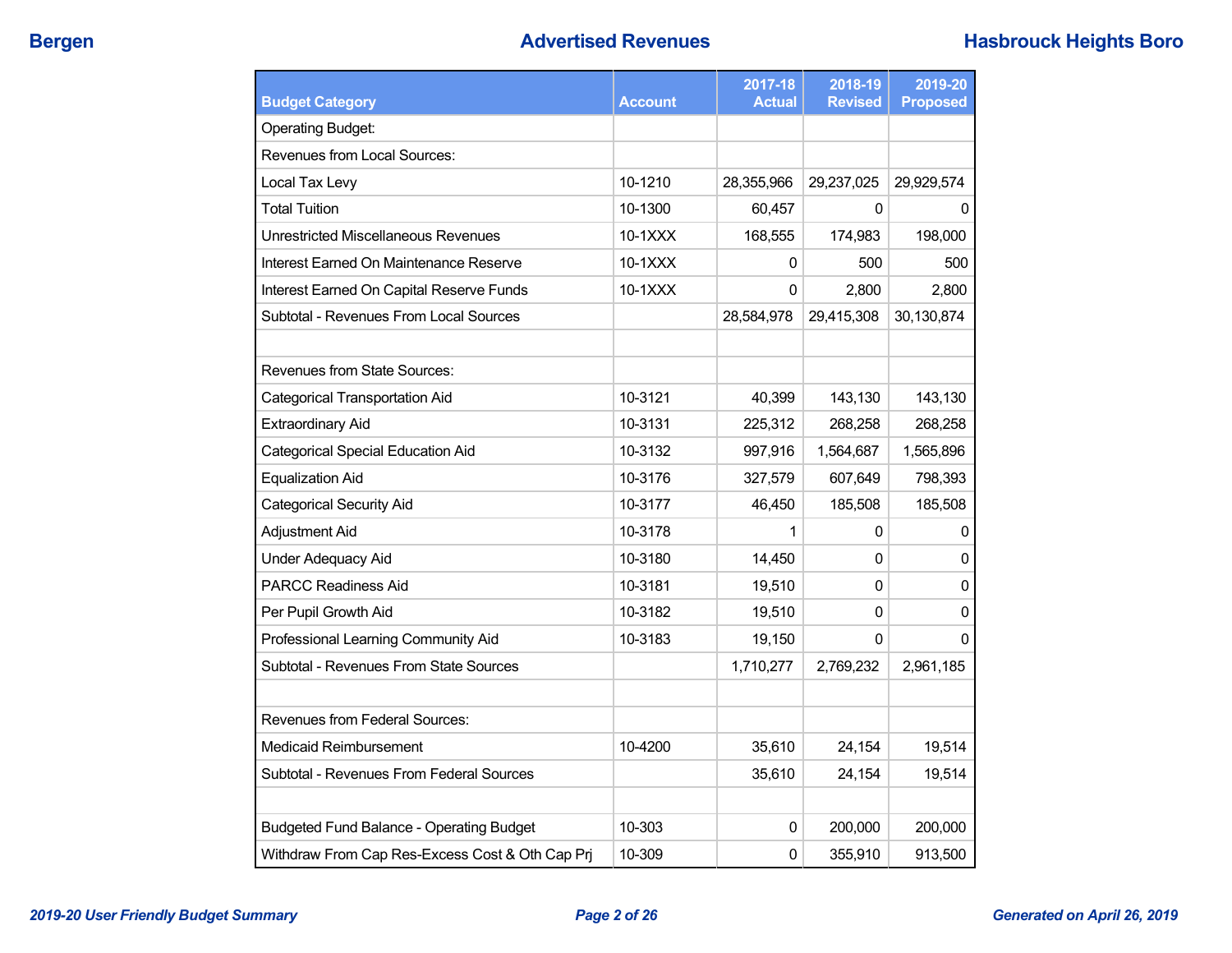| <b>Budget Category</b>                     | <b>Account</b> | 2017-18<br><b>Actual</b> | 2018-19<br><b>Revised</b> | 2019-20<br><b>Proposed</b> |
|--------------------------------------------|----------------|--------------------------|---------------------------|----------------------------|
| Withdrawal From Maint. Reserve             | 10-310         | $\Omega$                 | 0                         | 507,619                    |
| Adjustment For Prior Year Encumbrances     |                | 0                        | 597,807                   | 0                          |
| Actual Revenues (Over)/Under Expenditures  |                | $-570,621$               | 0                         | $\mathbf{0}$               |
| <b>Total Operating Budget</b>              |                | 29,760,244               | 33,362,411                | 34,732,692                 |
| <b>Grants and Entitlements:</b>            |                |                          |                           |                            |
| <b>Revenues from State Sources:</b>        |                |                          |                           |                            |
| <b>Other Restricted Entitlements</b>       | 20-32XX        | 225,202                  | 294,566                   | 294,600                    |
| <b>Total Revenues From State Sources</b>   |                | 225,202                  | 294,566                   | 294,600                    |
| Revenues from Federal Sources:             |                |                          |                           |                            |
| Title I                                    | 20-4411-4416   | 126,188                  | 150,160                   | 120,000                    |
| Title II                                   | 20-4451-4455   | 27,886                   | 34,386                    | 27,500                     |
| Title III                                  | 20-4491-4494   | 1,791                    | 14,403                    | 11,500                     |
| Title IV                                   | 20-4471-4474   | 0                        | 10,000                    | 8,000                      |
| I.D.E.A. Part B (Handicapped)              | 20-4420-4429   | 412,645                  | 453,269                   | 405,000                    |
| <b>Total Revenues From Federal Sources</b> |                | 568,510                  | 662,218                   | 572,000                    |
| <b>Total Grants And Entitlements</b>       |                | 793,712                  | 956,784                   | 866,600                    |
| Repayment of Debt:                         |                |                          |                           |                            |
| <b>Transfers From Other Funds</b>          | 40-5200        | 54,869                   | 0                         | 0                          |
| Revenues from Local Sources:               |                |                          |                           |                            |
| Local Tax Levy                             | 40-1210        | 665,472                  | 727,048                   | 798,514                    |
| <b>Total Revenues From Local Sources</b>   |                | 665,472                  | 727,048                   | 798,514                    |
| <b>Revenues from State Sources:</b>        |                |                          |                           |                            |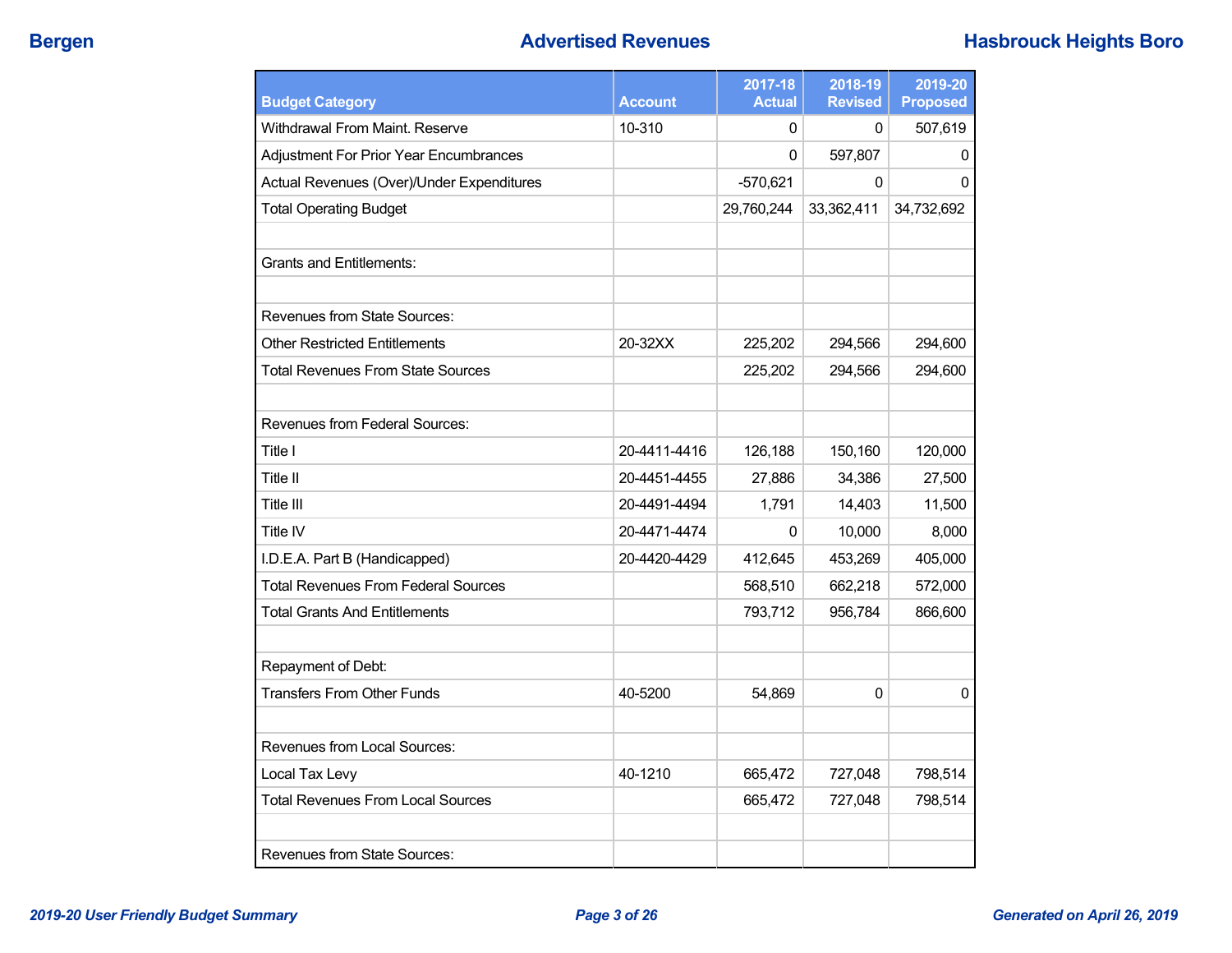| <b>Budget Category</b>                         | <b>Account</b> | 2017-18<br><b>Actual</b> | 2018-19<br><b>Revised</b> | 2019-20<br><b>Proposed</b> |
|------------------------------------------------|----------------|--------------------------|---------------------------|----------------------------|
| Debt Service Aid Type II                       | 40-3160        | 161,376                  | 188,727                   | 216,228                    |
| <b>Budgeted Fund Balance</b>                   | 40-303         | 0                        | 51,075                    | 3,796                      |
| <b>Total Local Repayment Of Debt</b>           |                | 881,717                  | 966,850                   | 1,018,538                  |
| Actual Revenues (Over)/Under Expenditures      |                | $-39,992$                | 0                         | $\Omega$                   |
| <b>Total Repayment Of Debt</b>                 |                | 841,725                  | 966,850                   | 1,018,538                  |
| <b>Total Revenues/Sources</b>                  |                | 31,395,681               | 35.286.045                | 36,617,830                 |
| <b>Total Revenues/Sources Net of Transfers</b> |                | 31,395,681               | 35,286,045                | 36,617,830                 |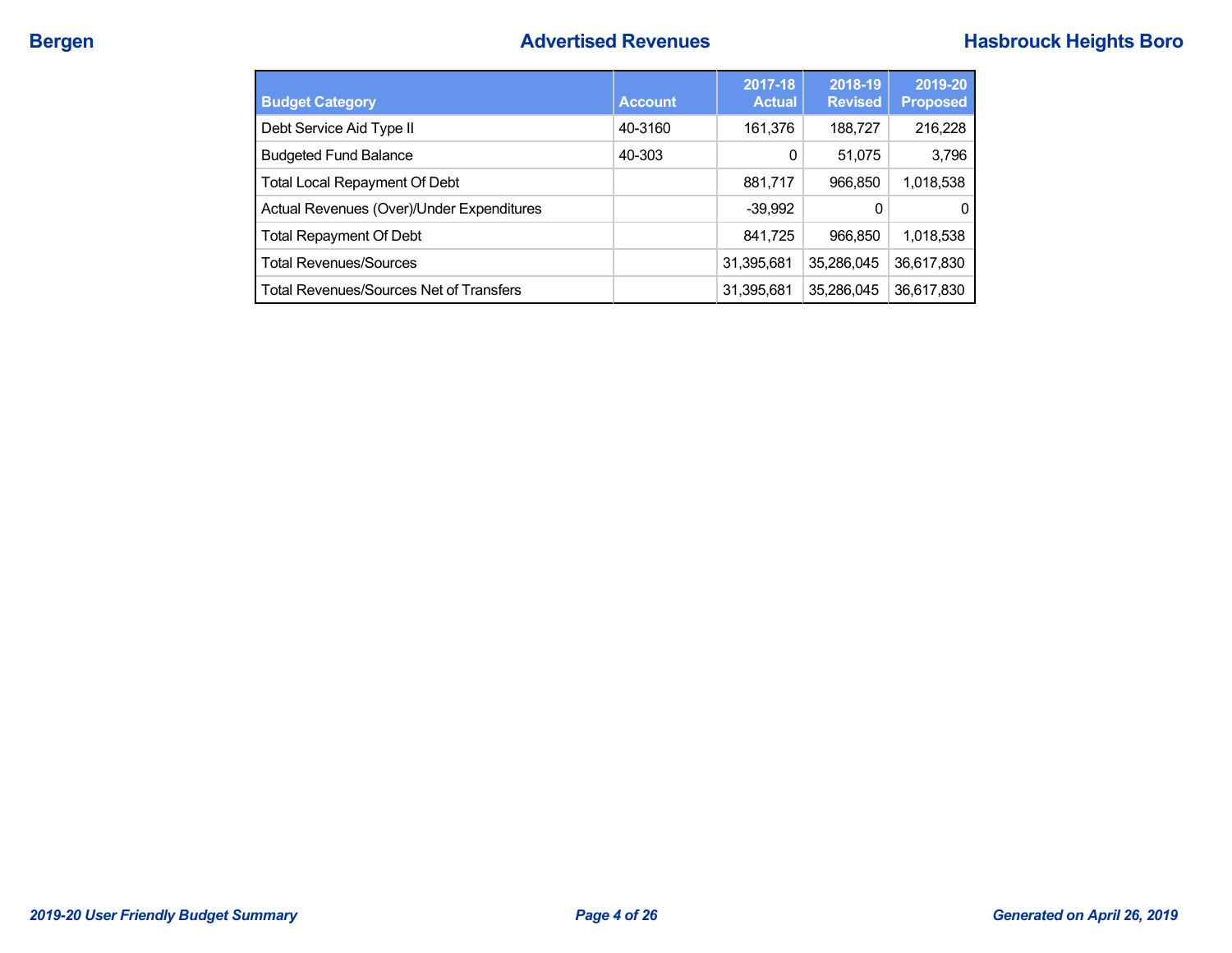| <b>Budget Category</b><br><b>Account</b>           |                | 2017-18<br><b>Actual</b> | 2018-19<br><b>Revised</b> | 2019-20<br><b>Proposed</b> |
|----------------------------------------------------|----------------|--------------------------|---------------------------|----------------------------|
|                                                    |                |                          |                           |                            |
| <b>General Current Expense:</b>                    |                |                          |                           |                            |
| Instruction:                                       |                |                          |                           |                            |
| Regular Programs - Instruction                     | 11-1XX-100-XXX | 9,291,164                | 9,810,261                 | 10,265,603                 |
| Special Education - Instruction                    | 11-2XX-100-XXX | 2,964,341                | 3,120,952                 | 3,302,620                  |
| Basic Skills/Remedial - Instruction                | 11-230-100-XXX | 206,750                  | 209,561                   | 163,435                    |
| <b>Bilingual Education - Instruction</b>           | 11-240-100-XXX | 102,645                  | 140,512                   | 175,315                    |
| School-Spon. Co/Extra Curr. Actvts. - Inst         | 11-401-100-XXX | 211,548                  | 219,285                   | 218,979                    |
| School-Sponsored Athletics - Instruction           | 11-402-100-XXX | 479,658                  | 511,583                   | 550,226                    |
| Summer School                                      | 11-422-XXX-XXX | 52,239                   | 72,492                    | 72,492                     |
| <b>Support Services:</b>                           |                |                          |                           |                            |
| Undistributed Expenditures - Instruction (Tuition) | 11-000-100-XXX | 2,202,510                | 2,467,348                 | 2,669,148                  |
| Undist. Expend.-Attendance And Social Work         | 11-000-211-XXX | 62,063                   | 114,824                   | 119,378                    |
| Undist. Expenditures - Health Services             | 11-000-213-XXX | 291,768                  | 292,850                   | 338,789                    |
| Undist. Expend.-Speech, OT, PT And Related Svcs    | 11-000-216-XXX | 1,008,302                | 1,220,615                 | 1,167,585                  |
| Undist Expend-Oth Supp Serv Std-Extra Serv         | 11-000-217-XXX | 405,951                  | 521,636                   | 475,432                    |
| Undist. Expenditures - Guidance                    | 11-000-218-XXX | 377,179                  | 500,030                   | 505,135                    |
| Undist. Expenditures - Child Study Teams           | 11-000-219-XXX | 724,422                  | 819,496                   | 845,815                    |
| Undist. Expend.-Improv. Of Inst. Serv.             | 11-000-221-XXX | 115,766                  | 136,212                   | 138,998                    |
| Undist. Expend.-Edu. Media Serv./Library           | 11-000-222-XXX | 317,415                  | 354,216                   | 348,006                    |
| Undist. Expend.-Instr. Staff Training Serv.        | 11-000-223-XXX | 3,405                    | 8,000                     | 8,000                      |
| Undist. Expend.-Support Serv.-Gen. Admin.          | 11-000-230-XXX | 571,103                  | 579,567                   | 567,197                    |
| Undist. Expend.-Support Serv.-School Admin.        | 11-000-240-XXX | 1,191,413                | 1,204,811                 | 1,201,779                  |
| Undist. Expend. - Central Services                 | 11-000-251-XXX | 362,162                  | 398,886                   | 400,953                    |
| Undist. Expend. - Admin. Info Technology           | 11-000-252-XXX | 136,167                  | 168,193                   | 171,147                    |
| Undist. Expend.-Oper. And Maint. Of Plant Serv.    | 11-000-26X-XXX | 2,419,587                | 3,392,578                 | 2,980,472                  |
| Undist. Expend.-Student Transportation Serv.       | 11-000-270-XXX | 765,690                  | 814,888                   | 798,652                    |
| Personal Services - Employee Benefits              | 11-XXX-XXX-2XX | 4,782,946                | 5,625,684                 | 5,914,530                  |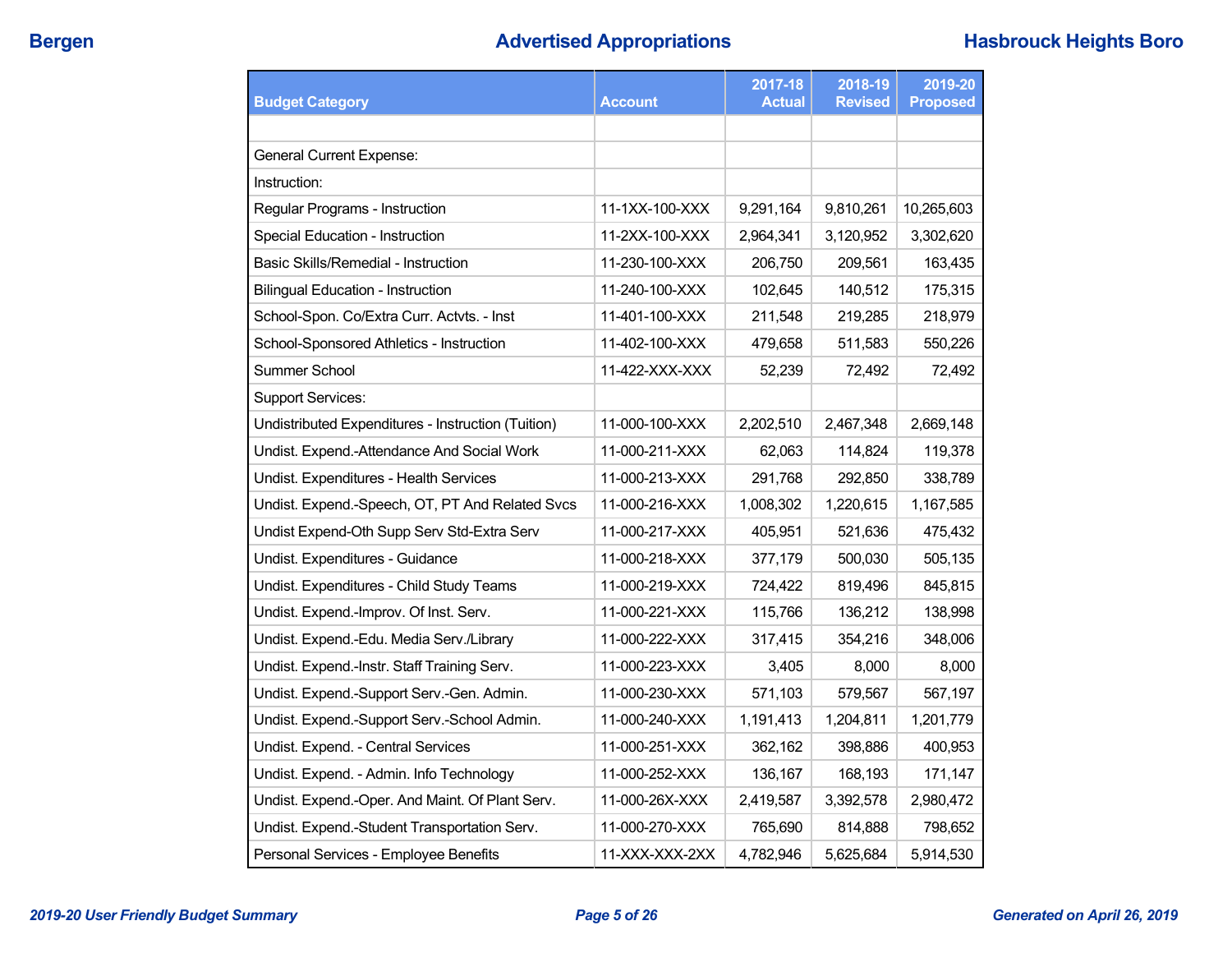## **Bergen Advertised Appropriations Hasbrouck Heights Boro**

| <b>Budget Category</b>                  | <b>Account</b> | 2017-18<br><b>Actual</b> | 2018-19<br><b>Revised</b> | 2019-20<br><b>Proposed</b> |
|-----------------------------------------|----------------|--------------------------|---------------------------|----------------------------|
| <b>Total Undistributed Expenditures</b> |                | 15,737,849               | 18,619,834                | 18,651,016                 |
| Interest Earned On Maintenance Reserve  | 10-606         | 0                        | 500                       | 500                        |
| Increase In Maintenance Reserve         | 10-606         | 300,000                  | 0                         | 0                          |
| <b>Total General Current Expense</b>    |                | 29,346,194               | 32,704,980                | 33,400,186                 |
|                                         |                |                          |                           |                            |
| Capital Expenditures:                   |                |                          |                           |                            |
| Equipment                               | 12-XXX-XXX-730 | 47,411                   | 92,947                    | 20,466                     |
| Facilities Acquisition And Const. Serv. | 12-000-400-XXX | 66,639                   | 482,767                   | 1,232,500                  |
| Increase In Capital Reserve             | 10-604         | 300,000                  | 0                         | $\Omega$                   |
| Interest Deposit To Capital Reserve     | 10-604         | 0                        | 2,800                     | 2,800                      |
| <b>Total Capital Outlay</b>             |                | 414,050                  | 578,514                   | 1,255,766                  |
| Transfer Of Funds To Charter Schools    | 10-000-100-56X | 0                        | 78,917                    | 76,740                     |
| <b>General Fund Grand Total</b>         |                | 29.760.244               | 33,362,411                | 34,732,692                 |
|                                         |                |                          |                           |                            |
| <b>Special Grants and Entitlements:</b> |                |                          |                           |                            |
| Other State Projects:                   |                |                          |                           |                            |
| Nonpublic Textbooks                     | 20-XXX-XXX-XXX | 15,460                   | 16,234                    | 16,200                     |
| <b>Nonpublic Auxiliary Services</b>     | 20-XXX-XXX-XXX | 98,161                   | 125,600                   | 125,600                    |
| Nonpublic Handicapped Services          | 20-XXX-XXX-XXX | 69,569                   | 89,500                    | 89,500                     |
| <b>Nonpublic Nursing Services</b>       | 20-XXX-XXX-XXX | 29,518                   | 29,488                    | 29,500                     |
| Nonpublic Technology Initiative         | 20-XXX-XXX-XXX | 229                      | 10,944                    | 11,000                     |
| Nonpublic Security Aid                  | 20-XXX-XXX-XXX | 12,265                   | 22,800                    | 22,800                     |
| <b>Total Other State Projects</b>       |                | 225,202                  | 294,566                   | 294,600                    |
| <b>Total State Projects</b>             | 20-XXX-XXX-XXX | 225,202                  | 294,566                   | 294,600                    |
| Federal Projects:                       |                |                          |                           |                            |
| Title I                                 | 20-XXX-XXX-XXX | 126,188                  | 150,160                   | 120,000                    |
| Title II                                | 20-XXX-XXX-XXX | 27,886                   | 34,386                    | 27,500                     |
| Title III                               | 20-XXX-XXX-XXX | 1,791                    | 14,403                    | 11,500                     |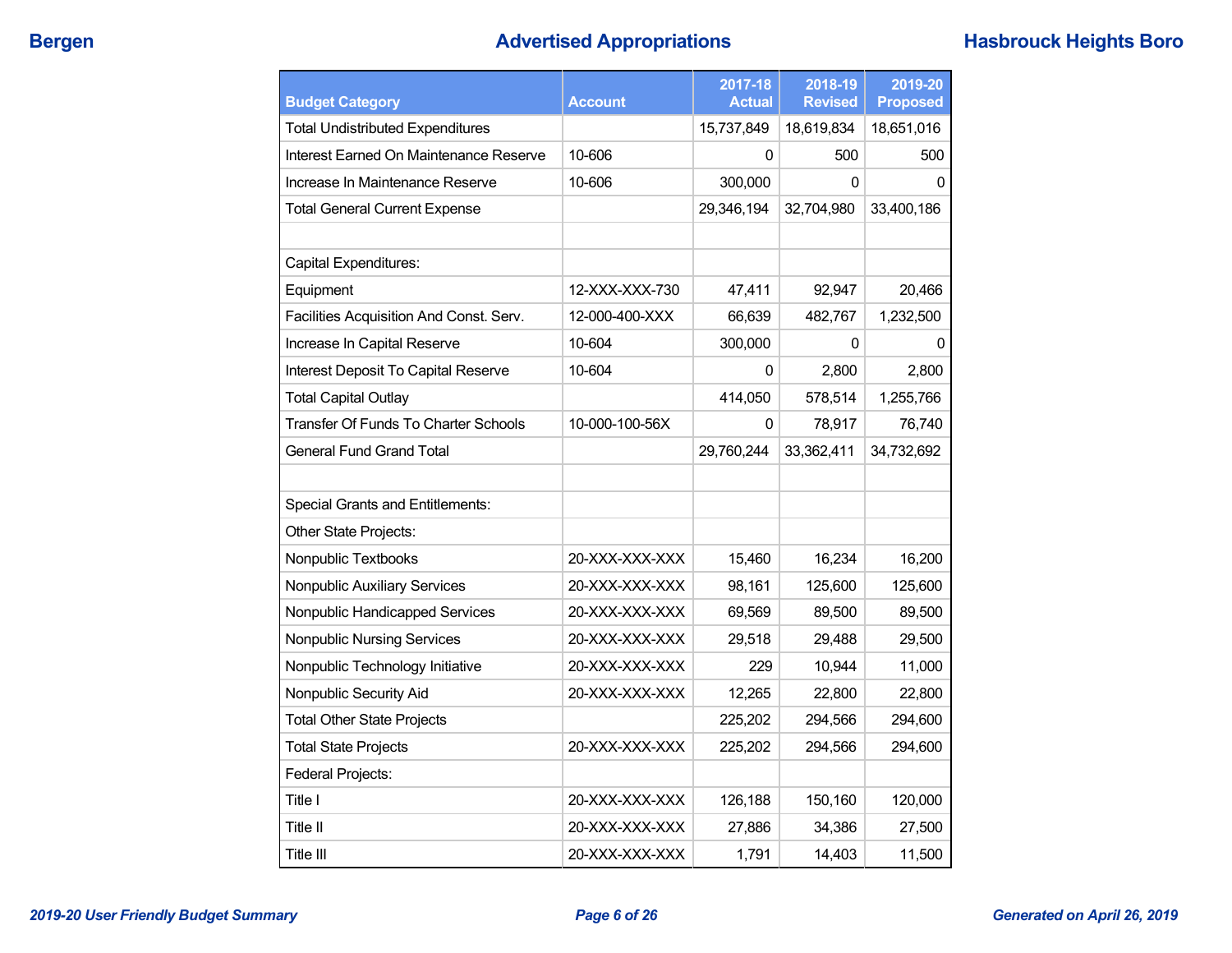# **Bergen Advertised Appropriations Hasbrouck Heights Boro**

| <b>Budget Category</b>                     | <b>Account</b> | 2017-18<br><b>Actual</b> | 2018-19<br><b>Revised</b> | 2019-20<br><b>Proposed</b> |
|--------------------------------------------|----------------|--------------------------|---------------------------|----------------------------|
| Title IV                                   | 20-XXX-XXX-XXX | 0                        | 10,000                    | 8,000                      |
| I.D.E.A. Part B (Handicapped)              | 20-XXX-XXX-XXX | 412.645                  | 453,269                   | 405,000                    |
| <b>Total Federal Projects</b>              | 20-XXX-XXX-XXX | 568,510                  | 662.218                   | 572,000                    |
| <b>Total Special Revenue Funds</b>         |                | 793,712                  | 956,784                   | 866,600                    |
|                                            |                |                          |                           |                            |
| Repayment of Debt:                         |                |                          |                           |                            |
| <b>Total Regular Debt Service</b>          | 40-701-510-XXX | 841,725                  | 966,850                   | 1,018,538                  |
| <b>Total Debt Service Funds</b>            |                | 841,725                  | 966,850                   | 1,018,538                  |
| <b>Total Expenditures/Appropriations</b>   |                | 31,395,681               | 35,286,045                | 36,617,830                 |
| <b>Total Expenditures Net of Transfers</b> |                | 31,395,681               | 35.286.045                | 36,617,830                 |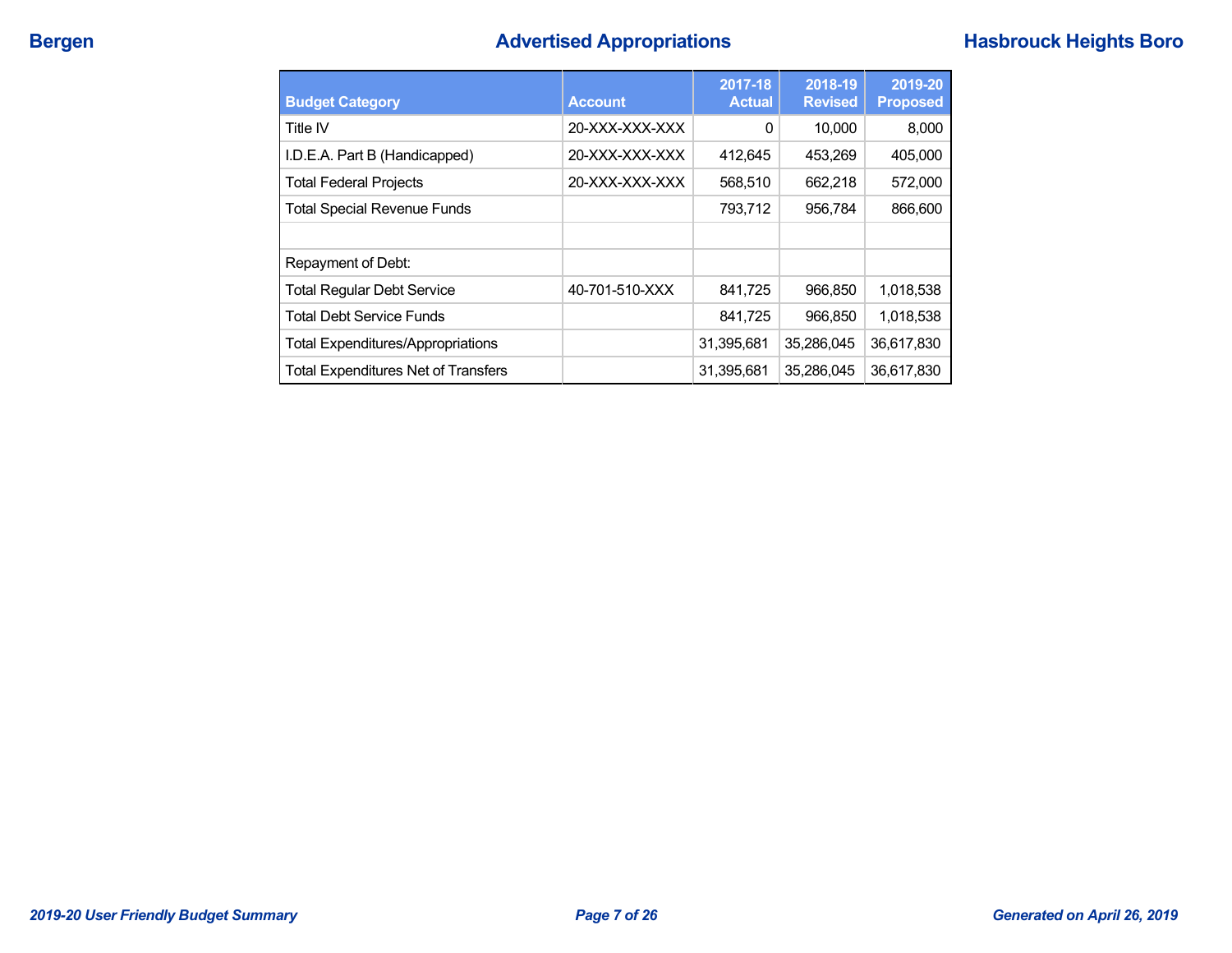## **Bergen Advertised Recapitulation of Balances Hasbrouck Heights Boro**

| <b>Fund Balance Category</b>            | <b>Budget Category</b>                                           | <b>Audited</b><br><b>Balance</b><br>06/30/2017 | <b>Audited</b><br><b>Balance</b><br>06/30/2018 | <b>Estimated</b><br><b>Balance</b><br>06/30/2019 | <b>Estimated</b><br><b>Balance</b><br>06/30/2020 |
|-----------------------------------------|------------------------------------------------------------------|------------------------------------------------|------------------------------------------------|--------------------------------------------------|--------------------------------------------------|
| Unrestricted                            | <b>General Operating Budget</b>                                  | 484,469                                        | 506,483                                        | 506,483                                          | 306,483                                          |
| Unrestricted                            | Repayment of Debt                                                | 14,879                                         | 54,871                                         | 3,796                                            | 0                                                |
| Restricted for General Operating Budget | Capital Reserve                                                  | 1,159,006                                      | 1,459,006                                      | 1,105,896                                        | 195,196                                          |
| Restricted for General Operating Budget | <b>Adult Education Programs</b>                                  | 0                                              | 0                                              |                                                  | 0                                                |
| Restricted for General Operating Budget | Maintenance Reserve                                              | 484,504                                        | 784,504                                        | 785,004                                          | 277,885                                          |
| Restricted for General Operating Budget | Legal Reserve                                                    | 200,000                                        | 200,000                                        |                                                  | $\overline{0}$                                   |
| Restricted for General Operating Budget | <b>Tuition Reserve</b>                                           | 0                                              | 0                                              |                                                  | 0                                                |
| Restricted for General Operating Budget | <b>Current Expense Emergency Reserve</b>                         | 0                                              | 0                                              |                                                  | $\overline{0}$                                   |
| Restricted for General Operating Budget | Impact Aid Reserve for General Expenses (Sections 8002 and 8003) | 0                                              | 0                                              | 0                                                | $\overline{0}$                                   |
| Restricted for General Operating Budget | Impact Aid Reserve for Capital Expenses (Sections 8007 and 8008) | 0                                              | 0                                              |                                                  | $\overline{0}$                                   |
| Restricted for Repayment of Debt        | Repayment of Debt                                                | 0                                              | 0                                              |                                                  | $\overline{0}$                                   |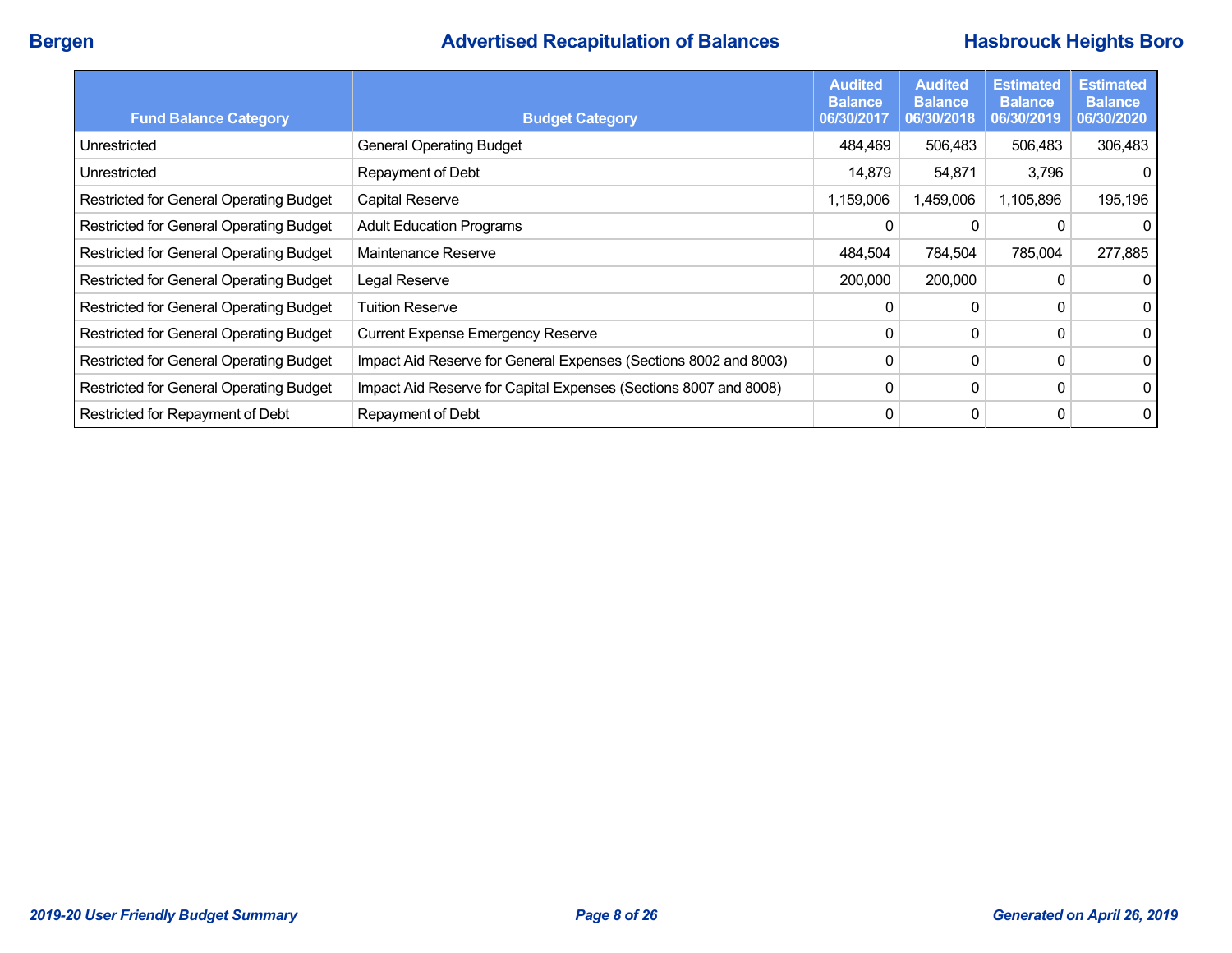## **Bergen Advertised Per Pupil Cost Calculations Hasbrouck Heights Boro**

| <b>Per Pupil Cost Calculations</b>                | 2016-17<br><b>Actual</b><br><b>Costs</b> | 2017-18<br><b>Actual</b><br><b>Costs</b> | 2018-19<br><b>Original</b><br><b>Budget</b> | 2018-19<br><b>Revised</b><br><b>Budget</b> | 2019-20<br><b>Proposed</b><br><b>Budget</b> |
|---------------------------------------------------|------------------------------------------|------------------------------------------|---------------------------------------------|--------------------------------------------|---------------------------------------------|
| <b>Total Budgetary Comparative Per Pupil Cost</b> | \$14,027                                 | \$14,491                                 | \$15,859                                    | \$16,557                                   | \$16,787                                    |
| <b>Total Classroom Instruction</b>                | \$8,301                                  | \$8,781                                  | \$9,504                                     | \$9,600                                    | \$10,047                                    |
| <b>Classroom-Salaries and Benefits</b>            | \$7,948                                  | \$8,291                                  | \$9,024                                     | \$9,027                                    | \$9,474                                     |
| <b>Classroom-General Supplies and Textbooks</b>   | \$215                                    | \$207                                    | \$148                                       | \$220                                      | \$185                                       |
| <b>Classroom-Purchased Services</b>               | \$138                                    | \$283                                    | \$332                                       | \$353                                      | \$387                                       |
| <b>Total Support Services</b>                     | \$2,402                                  | \$2,189                                  | \$2,637                                     | \$2,699                                    | \$2,690                                     |
| Support Services-Salaries and Benefits            | \$1,746                                  | \$1,649                                  | \$1,954                                     | \$2,016                                    | \$2,045                                     |
| <b>Total Administrative Costs</b>                 | \$1,445                                  | \$1,530                                  | \$1,590                                     | \$1,636                                    | \$1,636                                     |
| <b>Administration Salaries and Benefits</b>       | \$1,174                                  | \$1,281                                  | \$1,335                                     | \$1,353                                    | \$1,387                                     |
| Total Operations and Maintenance of Plant         | \$1,426                                  | \$1,522                                  | \$1,623                                     | \$2,110                                    | \$1,880                                     |
| Operations and Maintenance-Salaries and Benefits  | \$743                                    | \$833                                    | \$873                                       | \$870                                      | \$893                                       |
| <b>Board Contribution to Food Services</b>        | \$0                                      | \$0                                      | \$0                                         | \$0                                        | \$0                                         |
| <b>Total Extracurricular Costs</b>                | \$448                                    | \$463                                    | \$495                                       | \$502                                      | \$527                                       |
| <b>Total Equipment Costs</b>                      | \$25                                     | \$26                                     | \$12                                        | \$52                                       | \$11                                        |
| Legal Costs                                       | \$28                                     | \$43                                     | \$42                                        | \$42                                       | \$42                                        |
| Employee Benefits as a percentage of salaries*    | 26.45%                                   | 27.14%                                   | 30.40%                                      | 30.04%                                     | 30.36%                                      |

\*Does not include pension and social security paid by the State on-behalf of the district. \*\*Federal and State funds in the blended resource school-based budgets.

The information presented in columns 1 through 3 as well as the related descriptionsof the per pupil cost calculations are contained in the Taxpayers' Guide to Education Spendingand can be found on the Department of Education's Internet website: http://www.state.nj.us/education/guide/. This publication is also available in the board office and public libraries. The same calculations were performed using the 2018-19 revised appropriations and the 2019-20 budgeted appropriations presented in this advertised budget. Total Budgetary Comparative Per Pupil Cost is defined as current expense exclusive of tuition expenditures, transportation, residential costs, and judgments against the school district. For all years it also includes the restricted entitlement aids. With the exception of Total Equipment Cost, each of the other per pupil cost calculations presented is a component of the total comparative per pupil cost, although all components are not shown.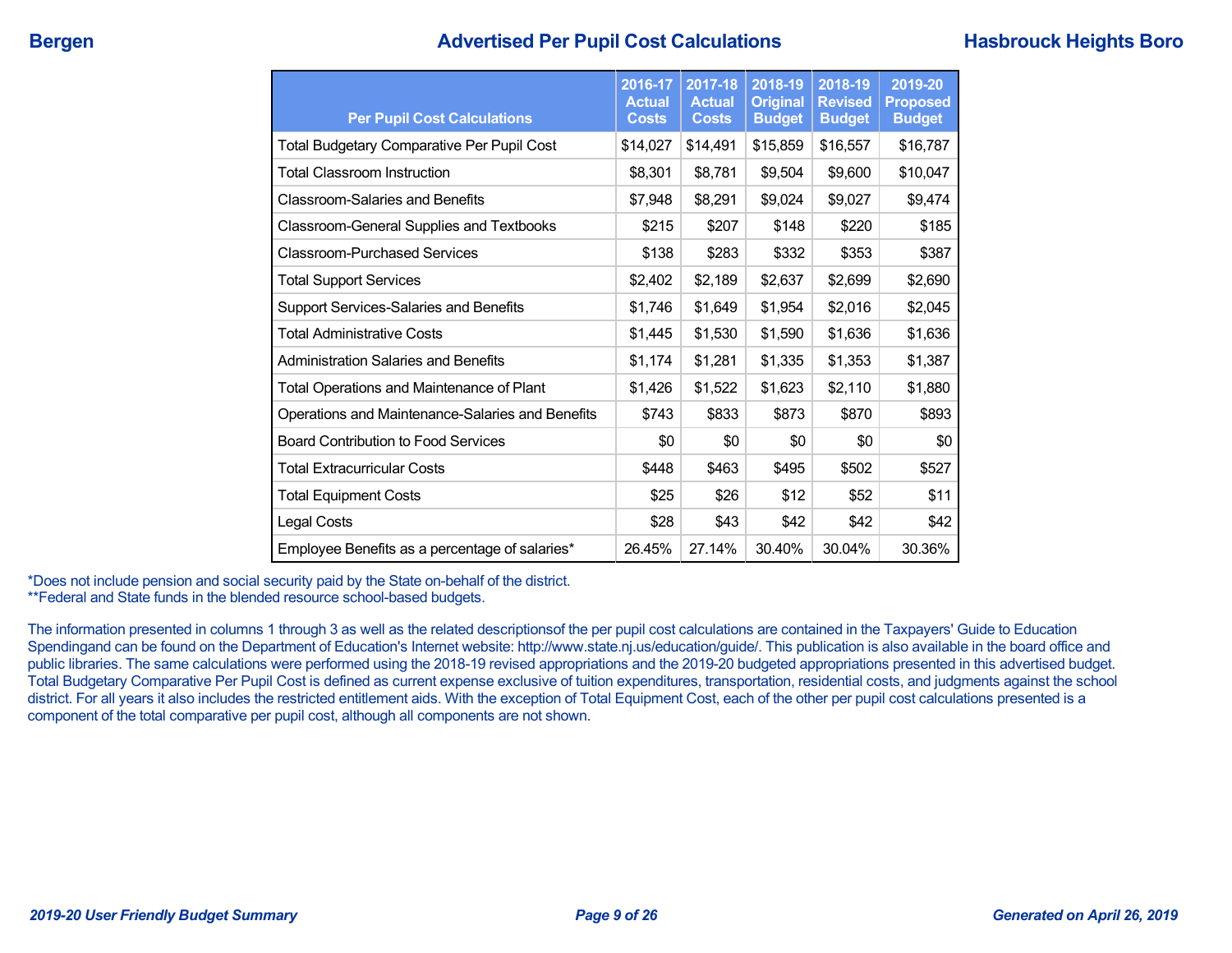# **Bergen Bergen Example 2 and Sevenues and Appropriations Hasbrouck Heights Boro**

| <b>Line</b><br><b>Item   Number   Source</b> |                             |         | <b>Amount Explanation</b>  |
|----------------------------------------------|-----------------------------|---------|----------------------------|
| $1 \mid 300$                                 | South Hackensack            | 120,000 | Shared services agreement  |
| $2 \mid 300$                                 | <b>HH Keys Program</b>      | 48.000  | Rent from the KEYS program |
| 3 300                                        | <b>Valley National Bank</b> | 30,000  | Interest on accounts       |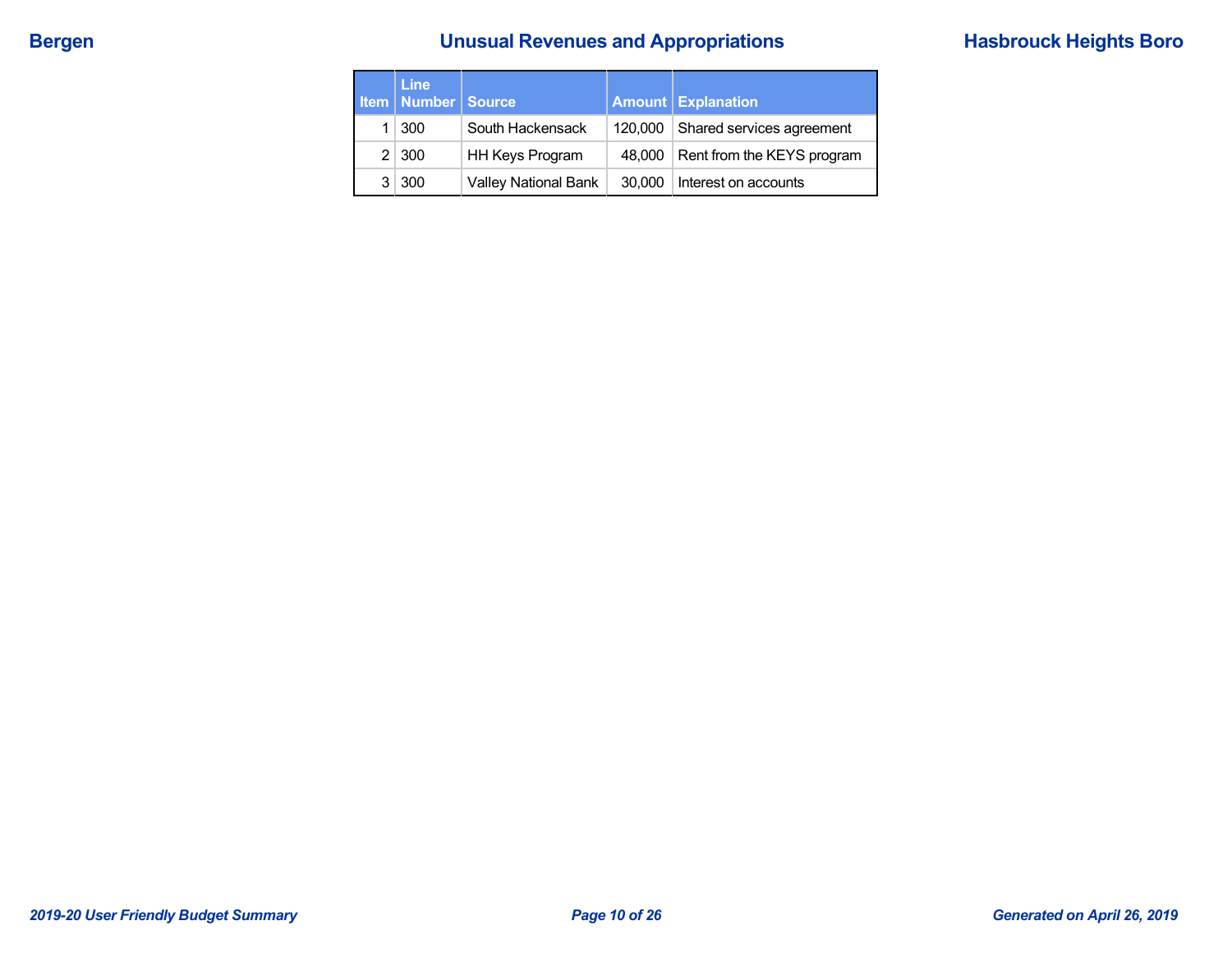| <b>Shared Service Category Type</b>     | <b>Shared Service Category Description</b>                                                              | <b>Amount</b><br><b>Saved</b><br>(Optional) |
|-----------------------------------------|---------------------------------------------------------------------------------------------------------|---------------------------------------------|
| <b>Business Services</b>                | Shared services agreement with South Hackensack for Business Administrator and business office services | $\Omega$                                    |
| <b>Others</b>                           | <b>ACES Consortium for Energy Costs</b>                                                                 | $\mathbf 0$                                 |
| Transportation Services, including Fuel | South Bergen Jointure Commission                                                                        | $\mathbf{0}$                                |
| Purchasing                              | ED Data bidding services                                                                                | $\mathbf{0}$                                |
| <b>Technology Services</b>              | Shared services agreement with South Hackensack for a shared technology employee                        | $\Omega$                                    |
| Insurance Coverages and Benefits        | South Bergen Workers Compensation Insurance Pool                                                        | $\mathbf{0}$                                |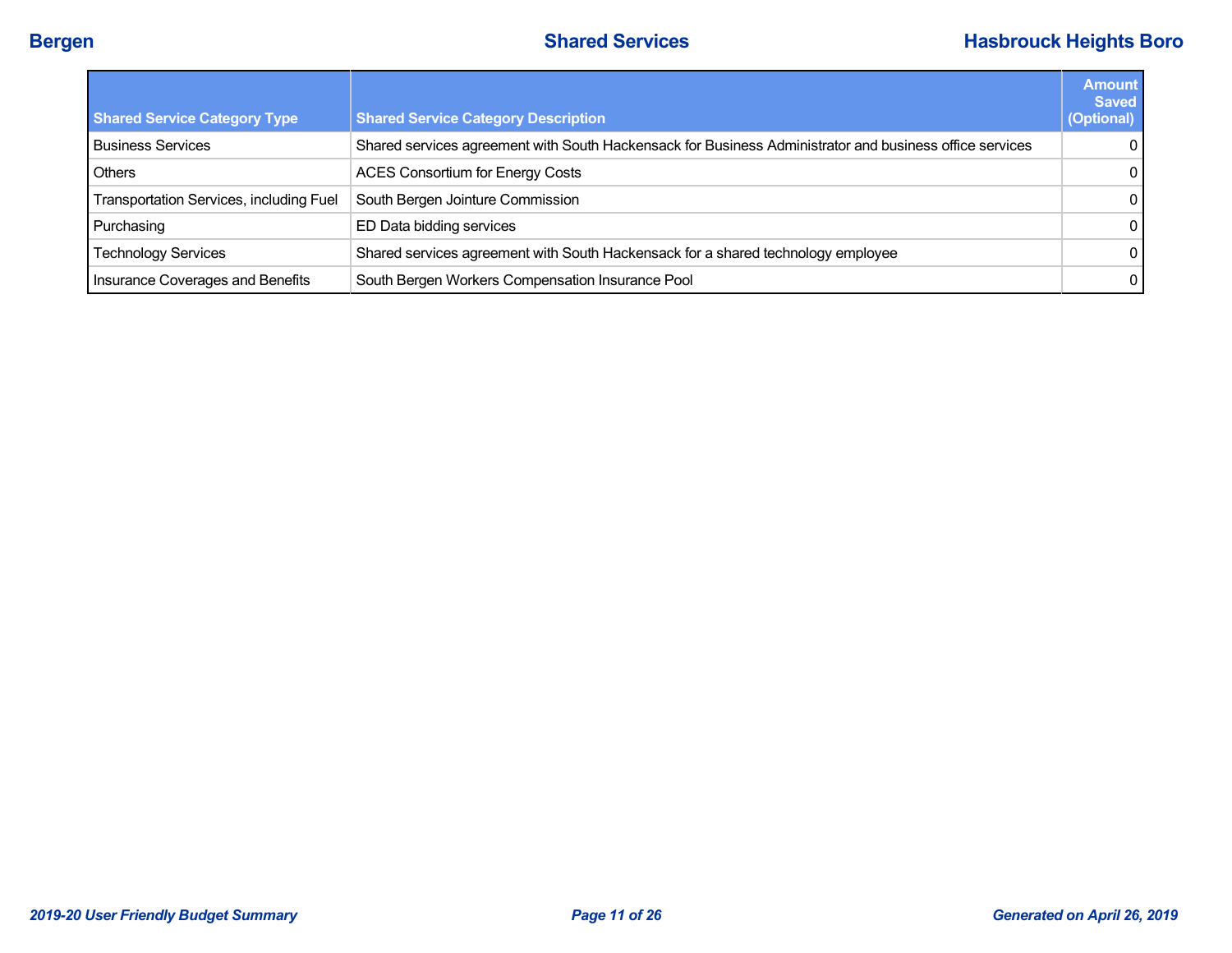### **ID=Hasbrouck Heights Bor**

| Category                                                                                                           | <b>Amount</b> |
|--------------------------------------------------------------------------------------------------------------------|---------------|
| (A) General Fund School Levy                                                                                       | 29,369,982    |
| (D) Total School Levy                                                                                              | 30,127,255    |
| (B) Estimated Net Taxable Valuation (as of 10/01/18)                                                               | 1,718,394,708 |
| (H) Estimated Equalized Valuation (as of 10/01/18)                                                                 | 1,818,148,316 |
| (C) Estimated 2019-20 General Fund School Tax Rate, Without Repayment of Debt or Adjustments=100x(A)/(B)           | 1.7092        |
| (F) Estimated 2019-20 Total School Tax Rate, With Repayment of Debt and Adjustments=100x(D)/(B)                    | 1.7532        |
| (I) Estimated 2019-20 Equalized General Fund School Tax Rate, Without Repayment of Debt or Adjustments=100x(A)/(H) | 1.6154        |
| (L) Estimated 2019-20 Equalized Total School Tax Rate, With Repayment of Debt and Adjustments=100x(D)/(H)          | 1.6570        |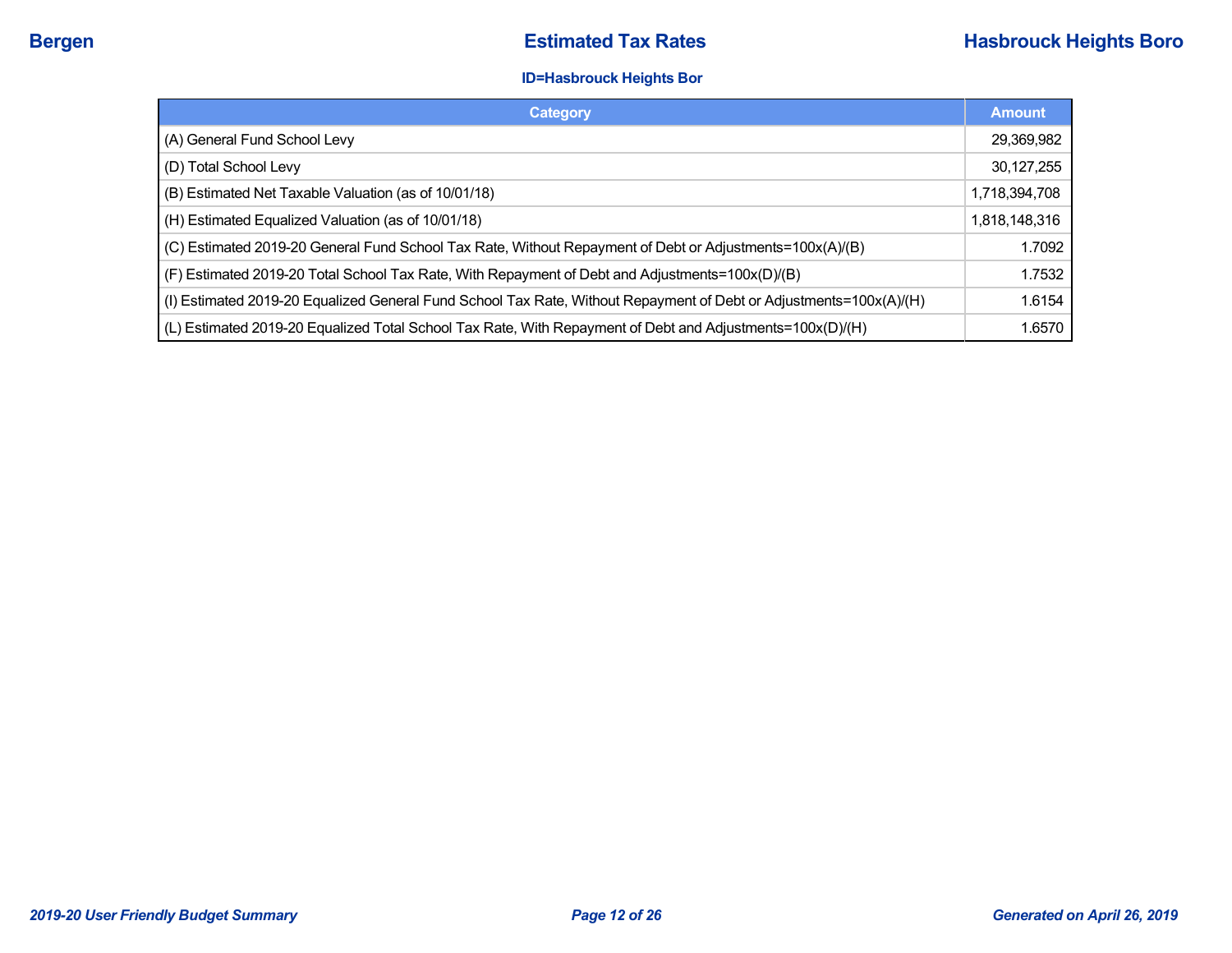## **Bergen Employee Contract List for District <b>Hasbrouck Heights Boro Employee Contract List for District**

### **Name=Dina Messery**

| <b>Category</b>                                                                              | <b>Measure</b>                                                                                 |
|----------------------------------------------------------------------------------------------|------------------------------------------------------------------------------------------------|
| Job Title                                                                                    | <b>Business Administrator</b>                                                                  |
| Job Title II                                                                                 | None Reported                                                                                  |
| <b>Base Annual Salary Amount</b>                                                             | \$136,998                                                                                      |
| Full-Time Equivalent (FTE)                                                                   | 1.0                                                                                            |
| Shared with Another District?                                                                | Y                                                                                              |
| <b>Shared County</b>                                                                         | 03                                                                                             |
| <b>Shared District</b>                                                                       | 4870                                                                                           |
| Job Title Other District                                                                     | <b>Business Administrator</b>                                                                  |
| Member of Collective Bargaining Unit (CBU)?                                                  | N                                                                                              |
| <b>Beginning Date of Contract</b>                                                            | 07/01/19                                                                                       |
| <b>End Date of Contract</b>                                                                  | 06/30/20                                                                                       |
| Contracted Number of Annual Work Days                                                        | 260                                                                                            |
| Contracted Number of Annual Vacation Days                                                    | 23                                                                                             |
| Contracted Number of Annual Sick Days                                                        | 15                                                                                             |
| Contracted Number of Annual Personal Days                                                    | $\mathfrak{S}$                                                                                 |
| <b>Contracted Number of Annual Consulting Days</b>                                           | $\pmb{0}$                                                                                      |
| Number of Other Contracted Non-Working Days                                                  | 22                                                                                             |
| Description of Other Contracted Non-Working Days                                             | Holiday recessess                                                                              |
| <b>Total Allowances Amount</b>                                                               | \$2,740                                                                                        |
| <b>Total Bonuses Amount</b>                                                                  | \$0                                                                                            |
| <b>Total Stipends Amount</b>                                                                 | \$10,000                                                                                       |
| District Contributions Above Teacher Contract for Insurance (Health,<br>Dental, Life, Other) | \$0                                                                                            |
| District Contributions Above Teacher Contract for Retirement Plans                           | \$0                                                                                            |
| Total Contractual Post-Employment Benefit Amount                                             | \$15,000                                                                                       |
| Contractual Post-Employment Benefit Description of Payout of Sick days                       | PAYOUT UPON RETIREMENT ONLY FOR UNUSED SICK AND PERSONAL DAYS AMOUNT NOT<br>TO EXCEED \$15,000 |
| Contractual Post-Employment Benefit Description of Payout of Vacation<br>days                | PAYOUT UPON SEPARATION FOR DAYS EARNED AND NOT USED                                            |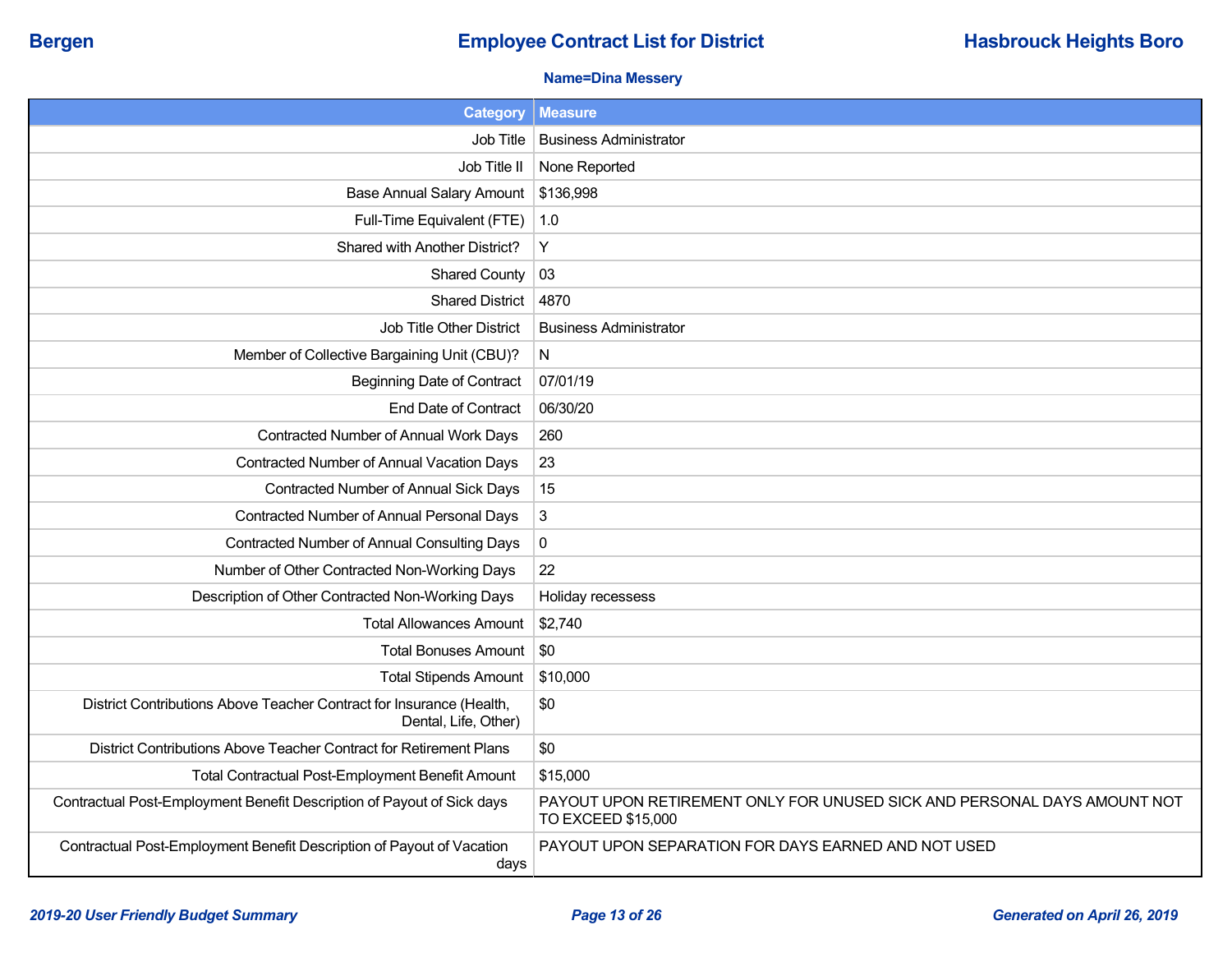### **Name=Dina Messery**

| <b>Category</b>                                                                             | <b>Measure</b>                                                                                |
|---------------------------------------------------------------------------------------------|-----------------------------------------------------------------------------------------------|
| Contractual Post-Employment Benefit Description of Payout of Personal<br>days               | PAYOUT INCLUDED WITH THE \$15,000 MAX ALLOWABLE UPON RETIREMENT FOR SICK AND<br>PERSONAL DAYS |
| Contractual Post-Employment Benefit Description of Other Benefits 1                         | None Reported                                                                                 |
| Contractual Post-Employment Benefit Description of Other Benefits 2                         | None Reported                                                                                 |
| Contractual Post-Employment Benefit Description of Other Benefits 3                         | None Reported                                                                                 |
| Total Other/In-Kind Remuneration Amount                                                     | \$0                                                                                           |
| Description of Other/In-Kind Remuneration Annual Option to Buyback Sick<br>Time in Cash     | None Reported                                                                                 |
| Description of Other/In-Kind Remuneration Annual Option to Buyback<br>Vacation Time in Cash | None Reported                                                                                 |
| Description of Other/In-Kind Remuneration Annual Option to Buyback<br>Personal Time in Cash | None Reported                                                                                 |
| Description of Other/In-Kind Remuneration Annual Option to Other<br><b>Remuneration 1</b>   | None Reported                                                                                 |
| Description of Other/In-Kind Remuneration Annual Option to Other<br>Remuneration 2          | None Reported                                                                                 |
| Description of Other/In-Kind Remuneration Annual Option to Other<br>Remuneration 3          | None Reported                                                                                 |
| <b>Additional Comment 1</b>                                                                 | None Reported                                                                                 |
| <b>Additional Comment 2</b>                                                                 | None Reported                                                                                 |
| <b>Additional Comment 3</b>                                                                 | None Reported                                                                                 |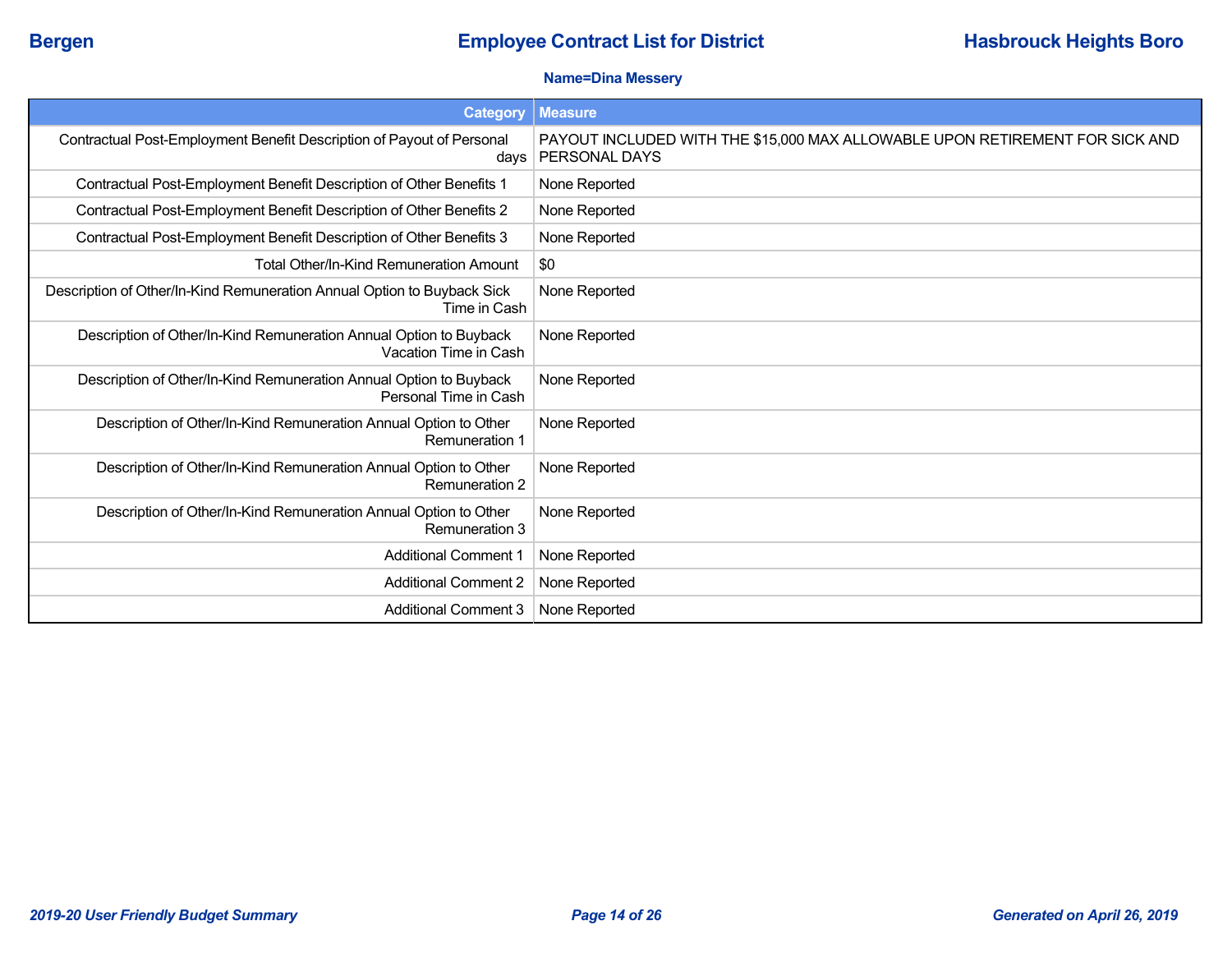### **Name=Gerasimos Mihalitsianos**

| <b>Category</b>                                                                              | <b>Measure</b>                                                                                 |
|----------------------------------------------------------------------------------------------|------------------------------------------------------------------------------------------------|
| Job Title                                                                                    | Other                                                                                          |
| Job Title II                                                                                 | <b>Director Facilities</b>                                                                     |
| <b>Base Annual Salary Amount</b>                                                             | \$95,000                                                                                       |
| Full-Time Equivalent (FTE)                                                                   | 1.0                                                                                            |
| Shared with Another District?                                                                | N                                                                                              |
| <b>Shared County</b>                                                                         | None Reported                                                                                  |
| <b>Shared District</b>                                                                       | None Reported                                                                                  |
| Job Title Other District                                                                     | None Reported                                                                                  |
| Member of Collective Bargaining Unit (CBU)?                                                  | $\mathsf{N}$                                                                                   |
| <b>Beginning Date of Contract</b>                                                            | 07/01/19                                                                                       |
| <b>End Date of Contract</b>                                                                  | 06/30/20                                                                                       |
| Contracted Number of Annual Work Days                                                        | 260                                                                                            |
| Contracted Number of Annual Vacation Days                                                    | 23                                                                                             |
| Contracted Number of Annual Sick Days                                                        | 15                                                                                             |
| Contracted Number of Annual Personal Days                                                    | $\overline{2}$                                                                                 |
| Contracted Number of Annual Consulting Days                                                  | $\pmb{0}$                                                                                      |
| Number of Other Contracted Non-Working Days                                                  | 22                                                                                             |
| Description of Other Contracted Non-Working Days                                             | Holiday recessess                                                                              |
| <b>Total Allowances Amount</b>                                                               | \$925                                                                                          |
| <b>Total Bonuses Amount</b>                                                                  | \$0                                                                                            |
| <b>Total Stipends Amount</b>                                                                 | \$0                                                                                            |
| District Contributions Above Teacher Contract for Insurance (Health,<br>Dental, Life, Other) | \$0                                                                                            |
| District Contributions Above Teacher Contract for Retirement Plans                           | \$0                                                                                            |
| <b>Total Contractual Post-Employment Benefit Amount</b>                                      | \$15,000                                                                                       |
| Contractual Post-Employment Benefit Description of Payout of Sick days                       | PAYOUT UPON RETIREMENT ONLY FOR UNUSED SICK AND PERSONAL DAYS AMOUNT NOT<br>TO EXCEED \$15,000 |
| Contractual Post-Employment Benefit Description of Payout of Vacation<br>days                | PAYOUT UPON SEPARATION FOR DAYS EARNED AND NOT USED                                            |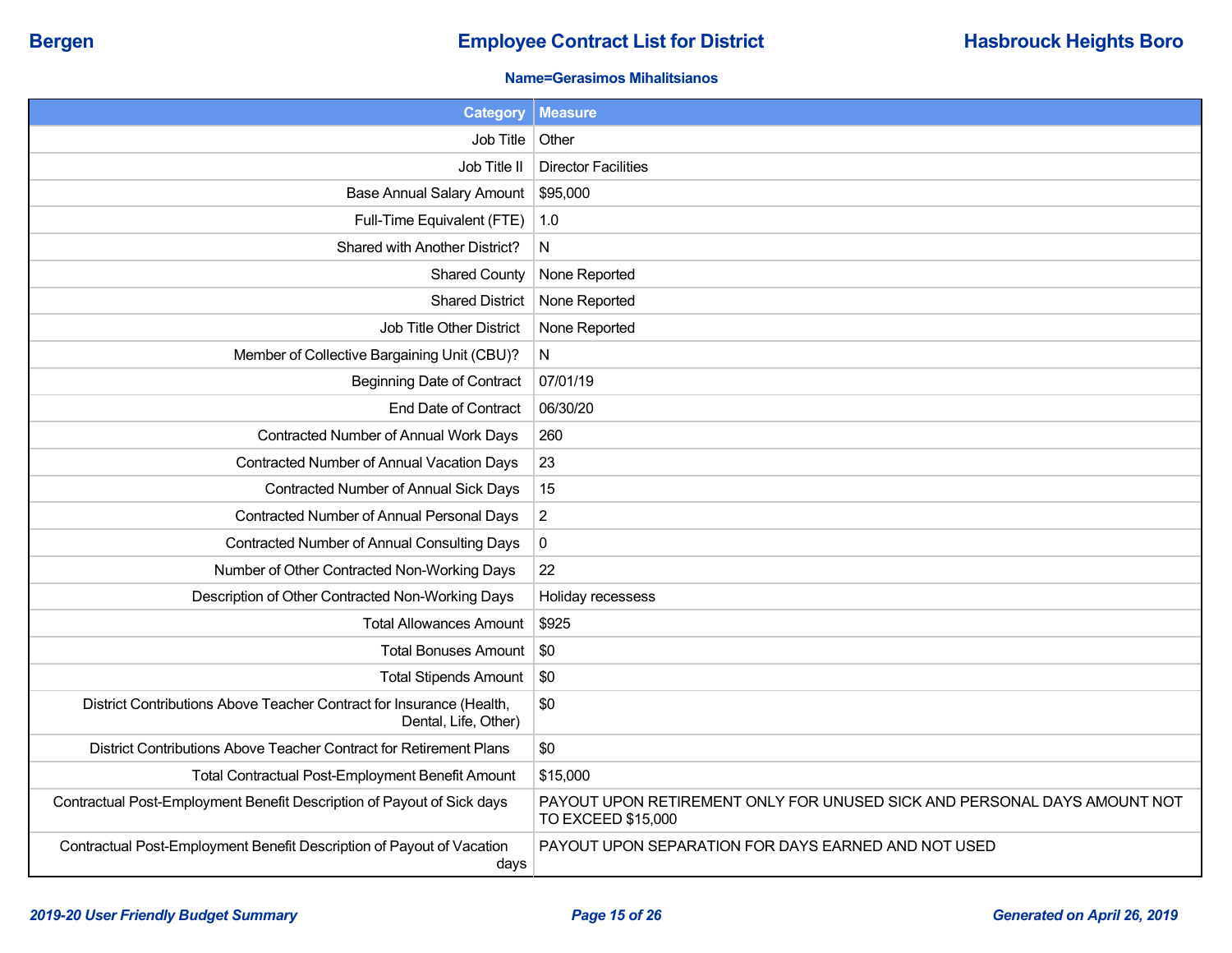### **Name=Gerasimos Mihalitsianos**

| Category                                                                                    | <b>Measure</b>                                                                                       |
|---------------------------------------------------------------------------------------------|------------------------------------------------------------------------------------------------------|
| Contractual Post-Employment Benefit Description of Payout of Personal<br>days               | PAYOUT INCLUDED WITH THE \$15,000 MAX ALLOWABLE UPON RETIREMENT FOR SICK AND<br><b>PERSONAL DAYS</b> |
| Contractual Post-Employment Benefit Description of Other Benefits 1                         | None Reported                                                                                        |
| Contractual Post-Employment Benefit Description of Other Benefits 2                         | None Reported                                                                                        |
| Contractual Post-Employment Benefit Description of Other Benefits 3                         | None Reported                                                                                        |
| <b>Total Other/In-Kind Remuneration Amount</b>                                              | \$0                                                                                                  |
| Description of Other/In-Kind Remuneration Annual Option to Buyback Sick<br>Time in Cash     | None Reported                                                                                        |
| Description of Other/In-Kind Remuneration Annual Option to Buyback<br>Vacation Time in Cash | None Reported                                                                                        |
| Description of Other/In-Kind Remuneration Annual Option to Buyback<br>Personal Time in Cash | None Reported                                                                                        |
| Description of Other/In-Kind Remuneration Annual Option to Other<br><b>Remuneration 1</b>   | None Reported                                                                                        |
| Description of Other/In-Kind Remuneration Annual Option to Other<br><b>Remuneration 2</b>   | None Reported                                                                                        |
| Description of Other/In-Kind Remuneration Annual Option to Other<br>Remuneration 3          | None Reported                                                                                        |
| <b>Additional Comment 1</b>                                                                 | None Reported                                                                                        |
| <b>Additional Comment 2</b>                                                                 | None Reported                                                                                        |
| <b>Additional Comment 3</b>                                                                 | None Reported                                                                                        |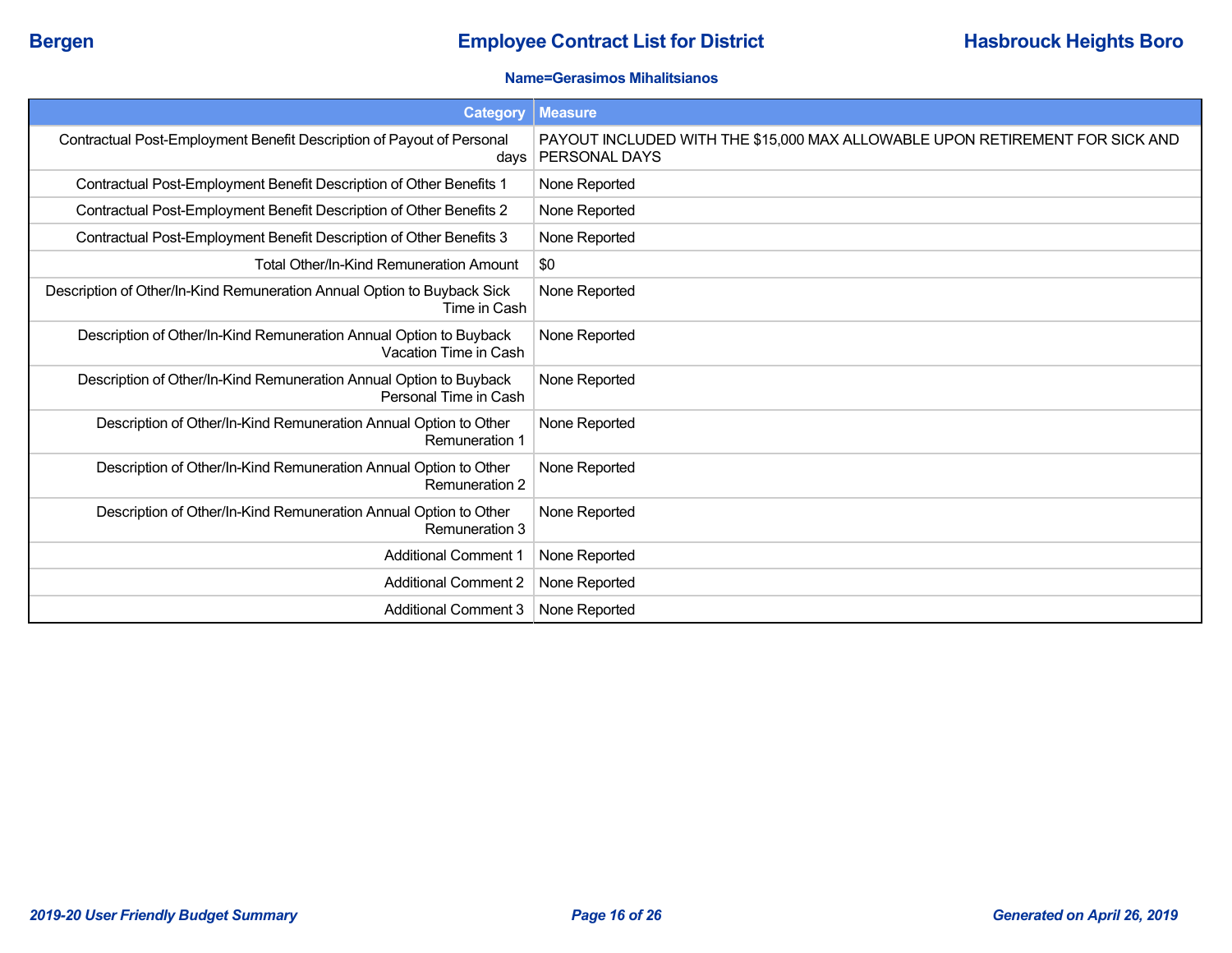## **Bergen Employee Contract List for District <b>Hasbrouck Heights Boro Employee Contract List for District**

### **Name=Joan Catapane**

| <b>Category</b>                                                                              | <b>Measure</b>                                                                                 |
|----------------------------------------------------------------------------------------------|------------------------------------------------------------------------------------------------|
| Job Title                                                                                    | <b>Administrative Assistant</b>                                                                |
| Job Title II                                                                                 | None Reported                                                                                  |
| <b>Base Annual Salary Amount</b>                                                             | \$87,431                                                                                       |
| Full-Time Equivalent (FTE)                                                                   | 1.0                                                                                            |
| Shared with Another District?                                                                | N                                                                                              |
| <b>Shared County</b>                                                                         | None Reported                                                                                  |
| <b>Shared District</b>                                                                       | None Reported                                                                                  |
| Job Title Other District                                                                     | None Reported                                                                                  |
| Member of Collective Bargaining Unit (CBU)?                                                  | N                                                                                              |
| <b>Beginning Date of Contract</b>                                                            | 07/01/19                                                                                       |
| <b>End Date of Contract</b>                                                                  | 06/30/20                                                                                       |
| Contracted Number of Annual Work Days                                                        | 260                                                                                            |
| Contracted Number of Annual Vacation Days                                                    | 20                                                                                             |
| Contracted Number of Annual Sick Days                                                        | 12                                                                                             |
| Contracted Number of Annual Personal Days                                                    | 3                                                                                              |
| Contracted Number of Annual Consulting Days                                                  | $\pmb{0}$                                                                                      |
| Number of Other Contracted Non-Working Days                                                  | 22                                                                                             |
| Description of Other Contracted Non-Working Days                                             | Holiday recessess                                                                              |
| <b>Total Allowances Amount</b>                                                               | \$0                                                                                            |
| <b>Total Bonuses Amount</b>                                                                  | \$0                                                                                            |
| <b>Total Stipends Amount</b>                                                                 | \$0                                                                                            |
| District Contributions Above Teacher Contract for Insurance (Health,<br>Dental, Life, Other) | \$0                                                                                            |
| District Contributions Above Teacher Contract for Retirement Plans                           | \$0                                                                                            |
| Total Contractual Post-Employment Benefit Amount                                             | \$15,000                                                                                       |
| Contractual Post-Employment Benefit Description of Payout of Sick days                       | PAYOUT UPON RETIREMENT ONLY FOR UNUSED SICK AND PERSONAL DAYS AMOUNT NOT<br>TO EXCEED \$15,000 |
| Contractual Post-Employment Benefit Description of Payout of Vacation<br>days                | PAYOUT UPON SEPARATION FOR DAYS EARNED AND NOT USED                                            |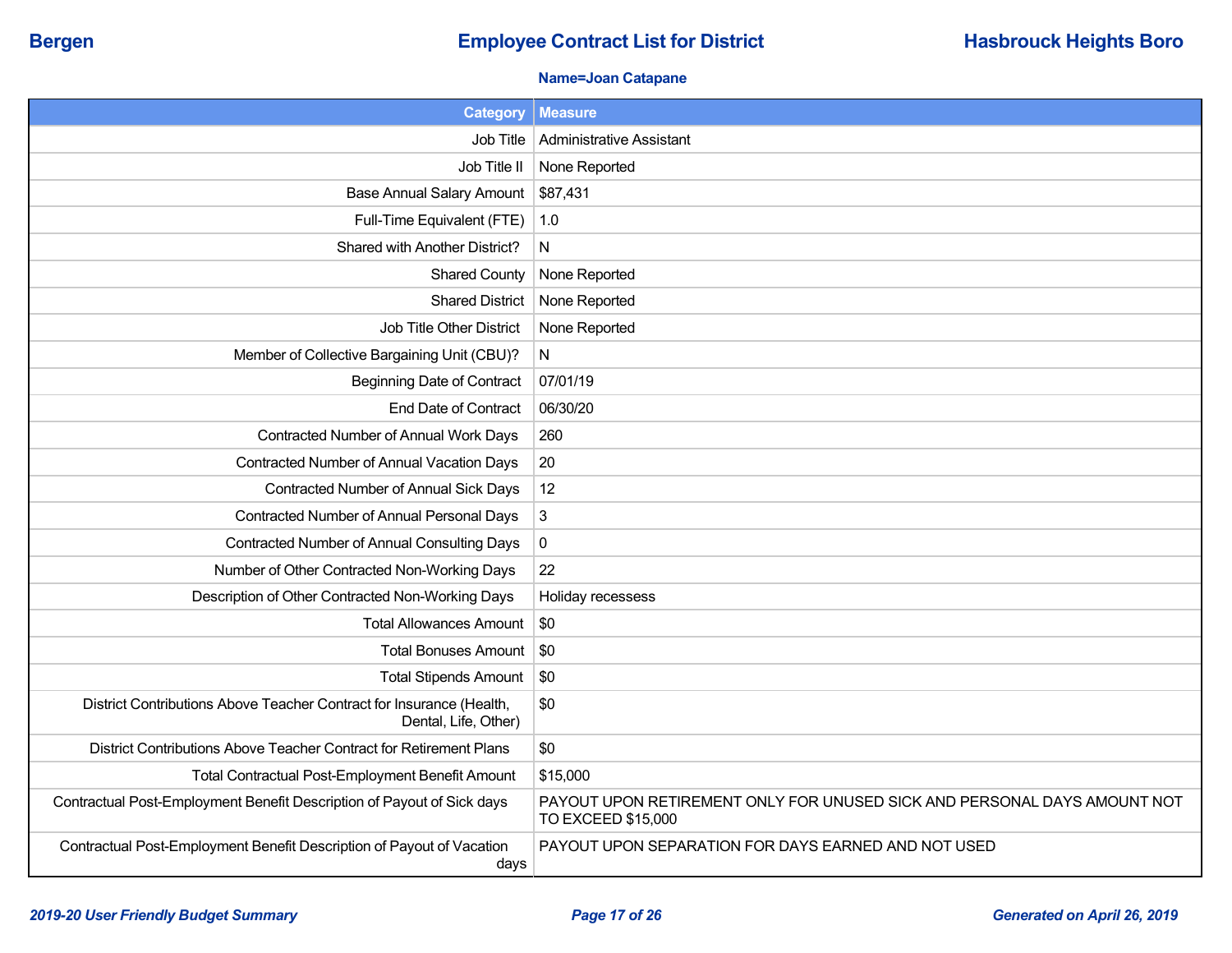### **Name=Joan Catapane**

| <b>Category</b>                                                                             | <b>Measure</b>                                                                                |
|---------------------------------------------------------------------------------------------|-----------------------------------------------------------------------------------------------|
| Contractual Post-Employment Benefit Description of Payout of Personal<br>davs               | PAYOUT INCLUDED WITH THE \$15,000 MAX ALLOWABLE UPON RETIREMENT FOR SICK AND<br>PERSONAL DAYS |
| Contractual Post-Employment Benefit Description of Other Benefits 1                         | None Reported                                                                                 |
| Contractual Post-Employment Benefit Description of Other Benefits 2                         | None Reported                                                                                 |
| Contractual Post-Employment Benefit Description of Other Benefits 3                         | None Reported                                                                                 |
| Total Other/In-Kind Remuneration Amount                                                     | \$0                                                                                           |
| Description of Other/In-Kind Remuneration Annual Option to Buyback Sick<br>Time in Cash     | None Reported                                                                                 |
| Description of Other/In-Kind Remuneration Annual Option to Buyback<br>Vacation Time in Cash | None Reported                                                                                 |
| Description of Other/In-Kind Remuneration Annual Option to Buyback<br>Personal Time in Cash | None Reported                                                                                 |
| Description of Other/In-Kind Remuneration Annual Option to Other<br><b>Remuneration 1</b>   | None Reported                                                                                 |
| Description of Other/In-Kind Remuneration Annual Option to Other<br><b>Remuneration 2</b>   | None Reported                                                                                 |
| Description of Other/In-Kind Remuneration Annual Option to Other<br><b>Remuneration 3</b>   | None Reported                                                                                 |
| <b>Additional Comment 1</b>                                                                 | None Reported                                                                                 |
| <b>Additional Comment 2</b>                                                                 | None Reported                                                                                 |
| <b>Additional Comment 3</b>                                                                 | None Reported                                                                                 |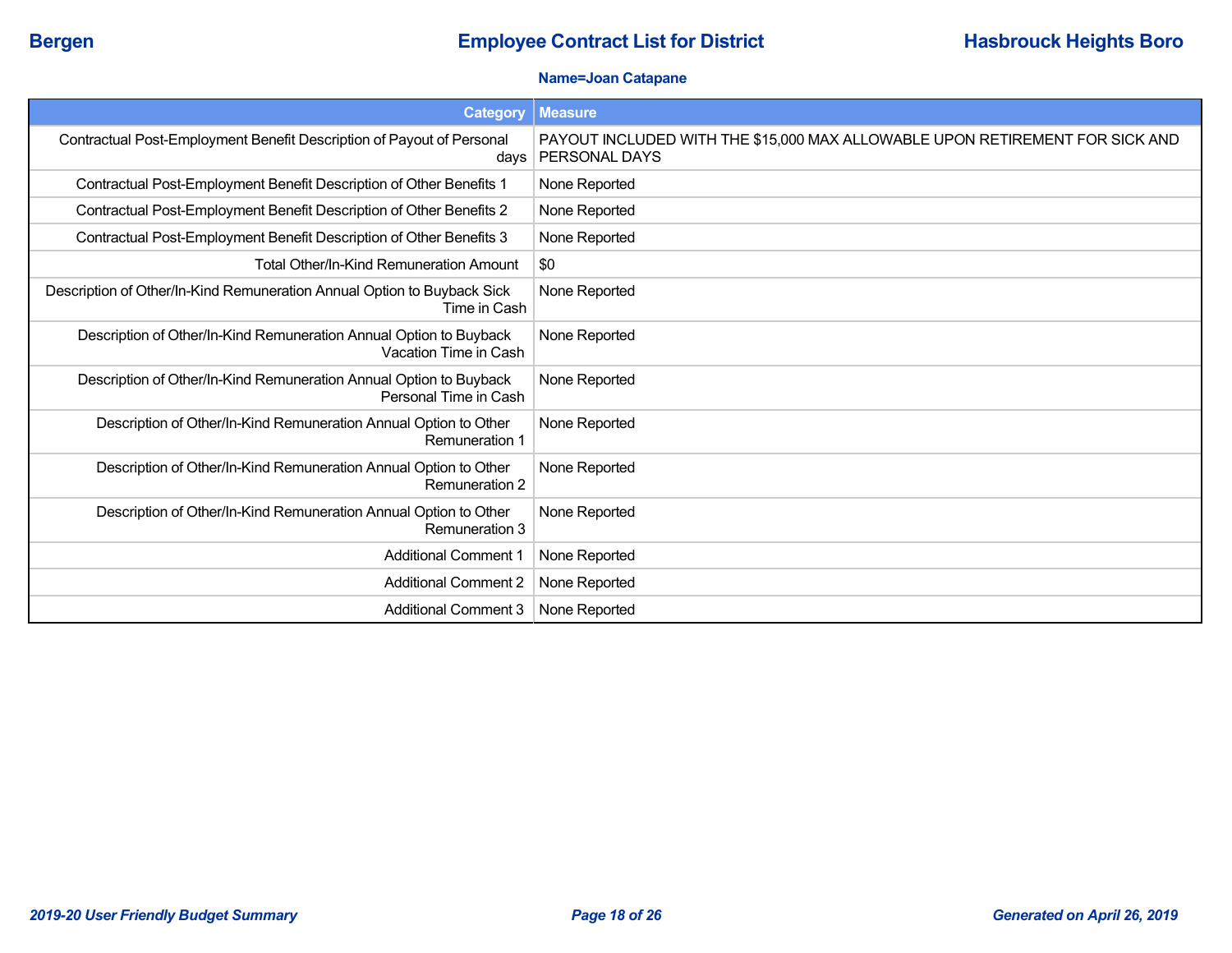### **Name=Matthew Helfant**

| <b>Category</b>                                                                              | <b>Measure</b>                                                                                 |
|----------------------------------------------------------------------------------------------|------------------------------------------------------------------------------------------------|
| Job Title                                                                                    | Superintendent                                                                                 |
| Job Title II                                                                                 | None Reported                                                                                  |
| <b>Base Annual Salary Amount</b>                                                             | \$174,689                                                                                      |
| Full-Time Equivalent (FTE)                                                                   | 1.0                                                                                            |
| Shared with Another District?                                                                | N                                                                                              |
| <b>Shared County</b>                                                                         | None Reported                                                                                  |
| <b>Shared District</b>                                                                       | None Reported                                                                                  |
| Job Title Other District                                                                     | None Reported                                                                                  |
| Member of Collective Bargaining Unit (CBU)?                                                  | N                                                                                              |
| <b>Beginning Date of Contract</b>                                                            | 07/01/17                                                                                       |
| End Date of Contract                                                                         | 06/30/22                                                                                       |
| Contracted Number of Annual Work Days                                                        | 260                                                                                            |
| Contracted Number of Annual Vacation Days                                                    | 23                                                                                             |
| Contracted Number of Annual Sick Days                                                        | 15                                                                                             |
| Contracted Number of Annual Personal Days                                                    | 3                                                                                              |
| Contracted Number of Annual Consulting Days                                                  | $\mathbf 0$                                                                                    |
| Number of Other Contracted Non-Working Days                                                  | 22                                                                                             |
| Description of Other Contracted Non-Working Days                                             | Holiday recessess                                                                              |
| <b>Total Allowances Amount</b>                                                               | \$3,900                                                                                        |
| <b>Total Bonuses Amount</b>                                                                  | \$26,186                                                                                       |
| <b>Total Stipends Amount</b>                                                                 | \$0                                                                                            |
| District Contributions Above Teacher Contract for Insurance (Health,<br>Dental, Life, Other) | \$0                                                                                            |
| District Contributions Above Teacher Contract for Retirement Plans                           | \$0                                                                                            |
| Total Contractual Post-Employment Benefit Amount                                             | \$15,000                                                                                       |
| Contractual Post-Employment Benefit Description of Payout of Sick days                       | PAYOUT UPON RETIREMENT ONLY FOR UNUSED SICK AND PERSONAL DAYS AMOUNT NOT<br>TO EXCEED \$15,000 |
| Contractual Post-Employment Benefit Description of Payout of Vacation<br>days                | PAYOUT UPON SEPARATION FOR DAYS EARNED AND NOT USED                                            |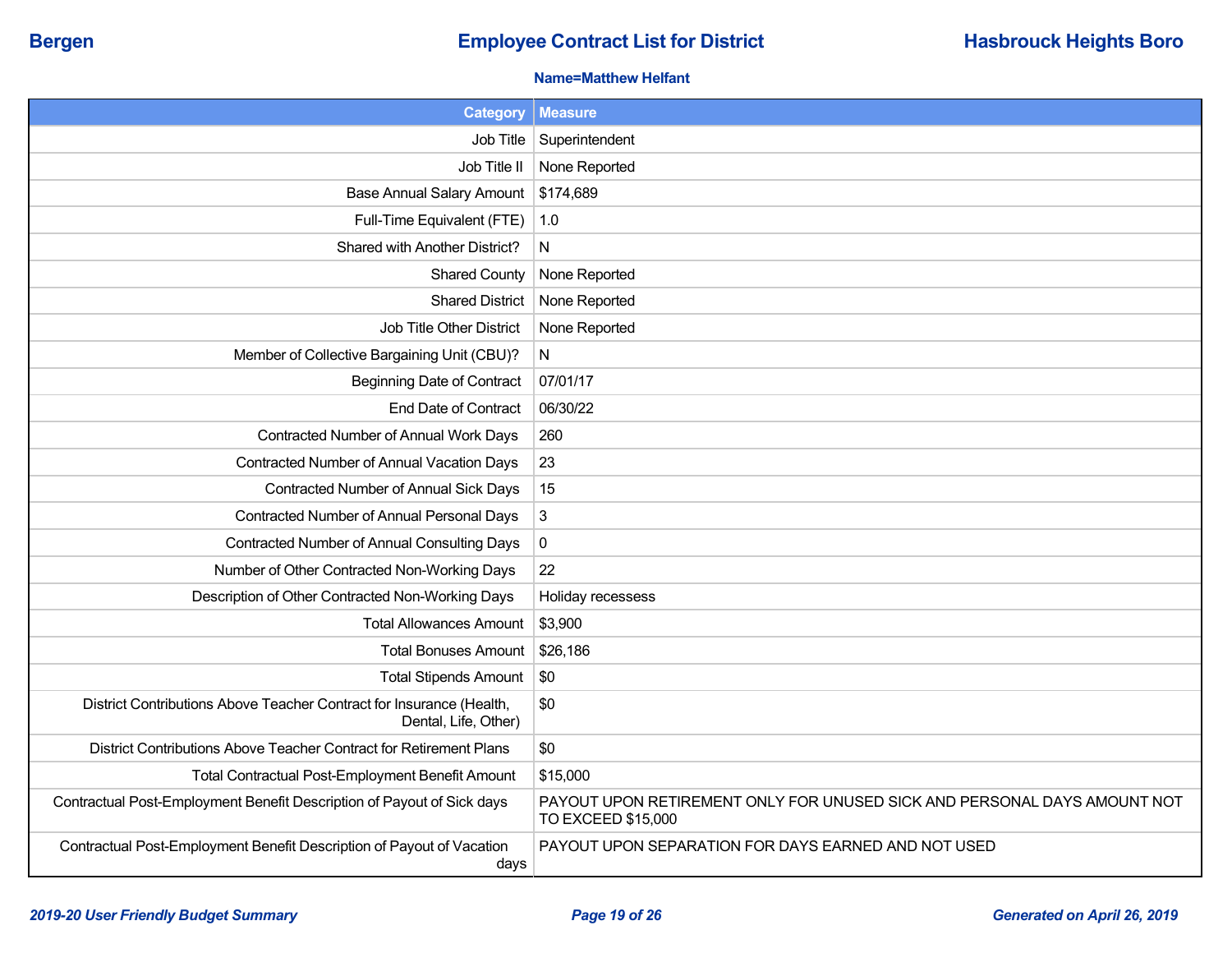### **Name=Matthew Helfant**

| <b>Category</b>                                                                             | <b>Measure</b>                                                                           |
|---------------------------------------------------------------------------------------------|------------------------------------------------------------------------------------------|
| Contractual Post-Employment Benefit Description of Payout of Personal<br>days               | PAYOUT INCLUDED WITH THE \$15,000 MAX ALLOWABLE UPON RETIREMENT FOR SICK AND<br>PERSONAL |
| Contractual Post-Employment Benefit Description of Other Benefits 1                         | None Reported                                                                            |
| Contractual Post-Employment Benefit Description of Other Benefits 2                         | None Reported                                                                            |
| Contractual Post-Employment Benefit Description of Other Benefits 3                         | None Reported                                                                            |
| Total Other/In-Kind Remuneration Amount                                                     | \$0                                                                                      |
| Description of Other/In-Kind Remuneration Annual Option to Buyback Sick<br>Time in Cash     | None Reported                                                                            |
| Description of Other/In-Kind Remuneration Annual Option to Buyback<br>Vacation Time in Cash | None Reported                                                                            |
| Description of Other/In-Kind Remuneration Annual Option to Buyback<br>Personal Time in Cash | None Reported                                                                            |
| Description of Other/In-Kind Remuneration Annual Option to Other<br><b>Remuneration 1</b>   | None Reported                                                                            |
| Description of Other/In-Kind Remuneration Annual Option to Other<br><b>Remuneration 2</b>   | None Reported                                                                            |
| Description of Other/In-Kind Remuneration Annual Option to Other<br><b>Remuneration 3</b>   | None Reported                                                                            |
| <b>Additional Comment 1</b>                                                                 | None Reported                                                                            |
| <b>Additional Comment 2</b>                                                                 | None Reported                                                                            |
| <b>Additional Comment 3</b>                                                                 | None Reported                                                                            |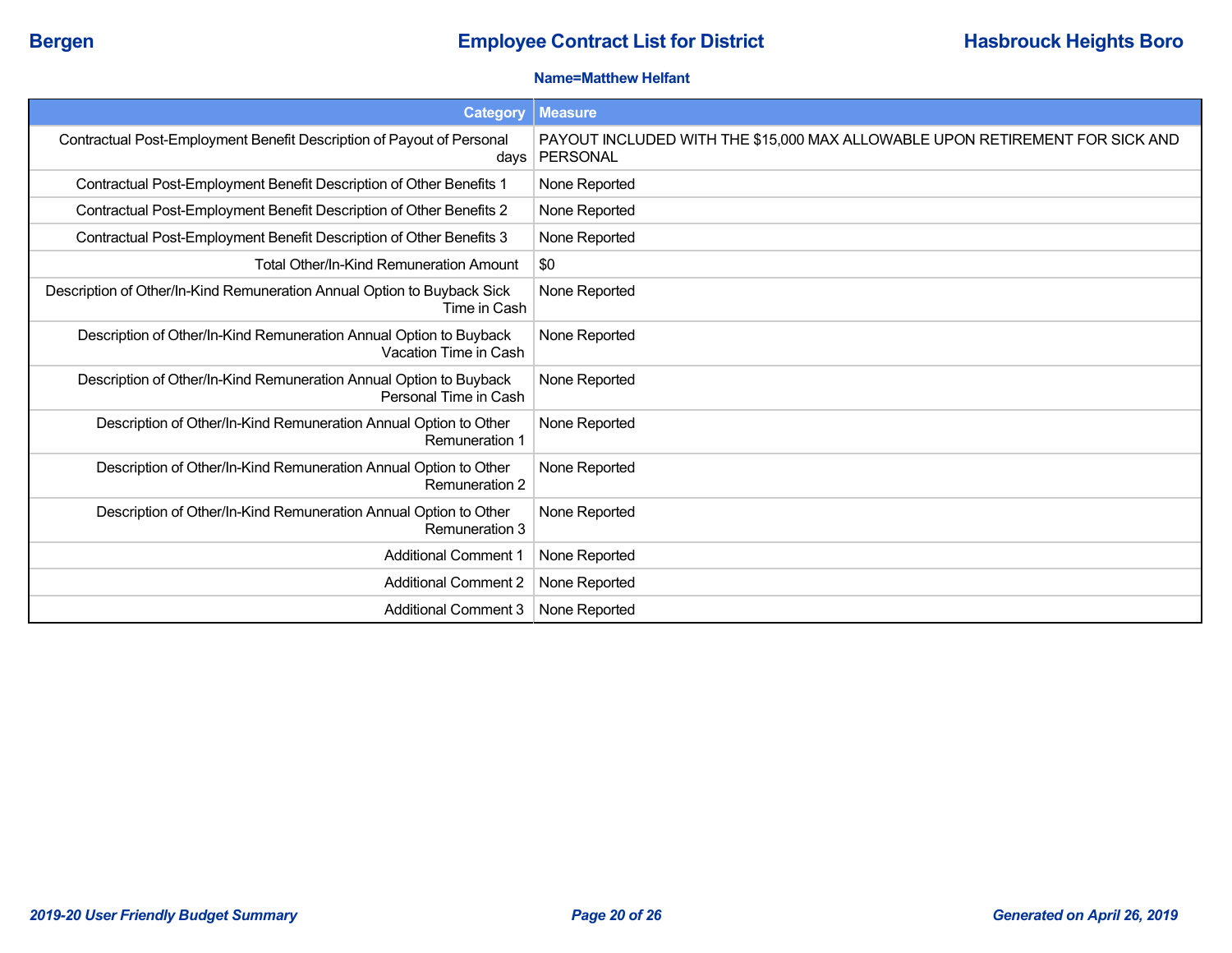## **Bergen Employee Contract List for District <b>Hasbrouck Heights Boro Employee Contract List for District**

### **Name=Robert Iarrossi**

| <b>Category</b>                                                                              | <b>Measure</b>                                                                                 |
|----------------------------------------------------------------------------------------------|------------------------------------------------------------------------------------------------|
| Job Title                                                                                    | Information Technology                                                                         |
| Job Title II                                                                                 | None Reported                                                                                  |
| <b>Base Annual Salary Amount</b>                                                             | \$88,168                                                                                       |
| Full-Time Equivalent (FTE)                                                                   | 1.0                                                                                            |
| Shared with Another District?                                                                | N                                                                                              |
| <b>Shared County</b>                                                                         | None Reported                                                                                  |
| <b>Shared District</b>                                                                       | None Reported                                                                                  |
| Job Title Other District                                                                     | None Reported                                                                                  |
| Member of Collective Bargaining Unit (CBU)?                                                  | N                                                                                              |
| <b>Beginning Date of Contract</b>                                                            | 07/01/19                                                                                       |
| End Date of Contract                                                                         | 06/30/20                                                                                       |
| Contracted Number of Annual Work Days                                                        | 260                                                                                            |
| Contracted Number of Annual Vacation Days                                                    | 15                                                                                             |
| Contracted Number of Annual Sick Days                                                        | 12                                                                                             |
| Contracted Number of Annual Personal Days                                                    | 3                                                                                              |
| <b>Contracted Number of Annual Consulting Days</b>                                           | $\pmb{0}$                                                                                      |
| Number of Other Contracted Non-Working Days                                                  | 22                                                                                             |
| Description of Other Contracted Non-Working Days                                             | Holiday recessess                                                                              |
| <b>Total Allowances Amount</b>                                                               | \$0                                                                                            |
| <b>Total Bonuses Amount</b>                                                                  | \$0                                                                                            |
| <b>Total Stipends Amount</b>                                                                 | \$0                                                                                            |
| District Contributions Above Teacher Contract for Insurance (Health,<br>Dental, Life, Other) | \$0                                                                                            |
| District Contributions Above Teacher Contract for Retirement Plans                           | \$0                                                                                            |
| Total Contractual Post-Employment Benefit Amount                                             | \$15,000                                                                                       |
| Contractual Post-Employment Benefit Description of Payout of Sick days                       | PAYOUT UPON RETIREMENT ONLY FOR UNUSED SICK AND PERSONAL DAYS AMOUNT NOT<br>TO EXCEED \$15,000 |
| Contractual Post-Employment Benefit Description of Payout of Vacation<br>days                | PAYOUT UPON SEPARATION FOR DAYS EARNED AND NOT USED                                            |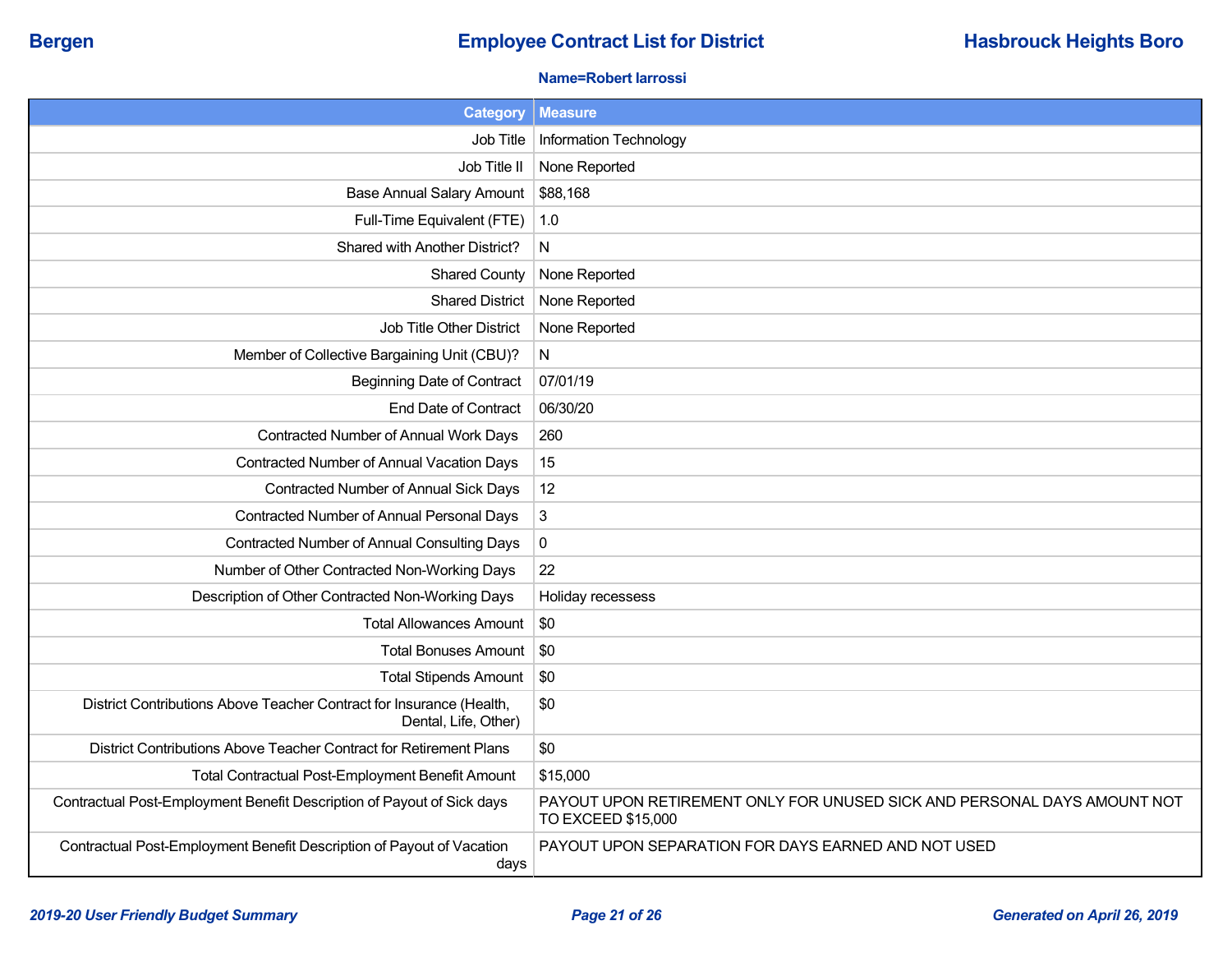### **Name=Robert Iarrossi**

| <b>Category</b>                                                                             | <b>Measure</b>                                                                               |
|---------------------------------------------------------------------------------------------|----------------------------------------------------------------------------------------------|
| Contractual Post-Employment Benefit Description of Payout of Personal<br>days               | PAYOUT INCLUDED THE THE \$15,000 MAX ALLOWABLE UPON RETIREMENT FOR SICK AND<br>PERSONAL DAYS |
| Contractual Post-Employment Benefit Description of Other Benefits 1                         | None Reported                                                                                |
| Contractual Post-Employment Benefit Description of Other Benefits 2                         | None Reported                                                                                |
| Contractual Post-Employment Benefit Description of Other Benefits 3                         | None Reported                                                                                |
| Total Other/In-Kind Remuneration Amount                                                     | \$0                                                                                          |
| Description of Other/In-Kind Remuneration Annual Option to Buyback Sick<br>Time in Cash     | None Reported                                                                                |
| Description of Other/In-Kind Remuneration Annual Option to Buyback<br>Vacation Time in Cash | None Reported                                                                                |
| Description of Other/In-Kind Remuneration Annual Option to Buyback<br>Personal Time in Cash | None Reported                                                                                |
| Description of Other/In-Kind Remuneration Annual Option to Other<br><b>Remuneration 1</b>   | None Reported                                                                                |
| Description of Other/In-Kind Remuneration Annual Option to Other<br><b>Remuneration 2</b>   | None Reported                                                                                |
| Description of Other/In-Kind Remuneration Annual Option to Other<br><b>Remuneration 3</b>   | None Reported                                                                                |
| <b>Additional Comment 1</b>                                                                 | None Reported                                                                                |
| <b>Additional Comment 2</b>                                                                 | None Reported                                                                                |
| <b>Additional Comment 3</b>                                                                 | None Reported                                                                                |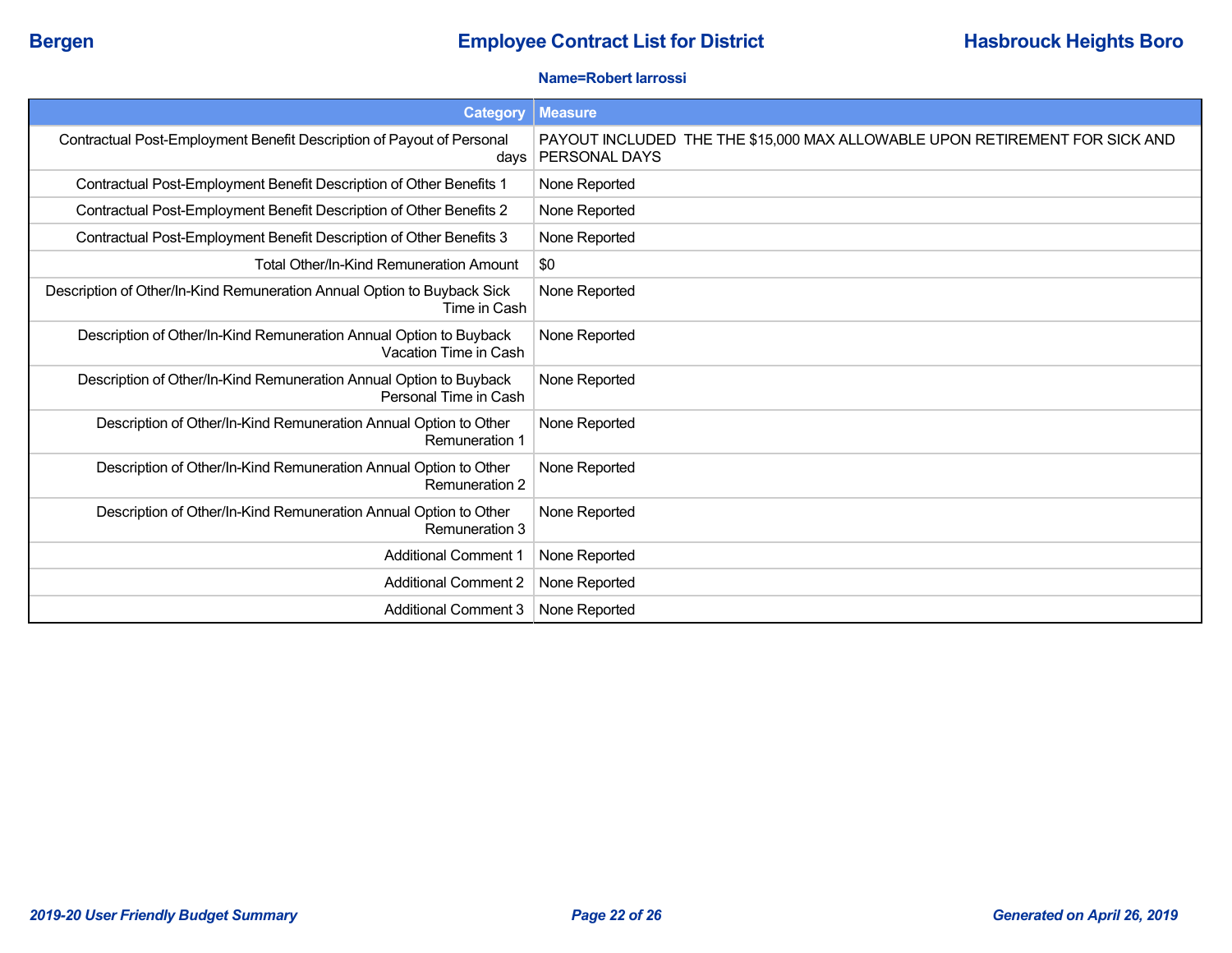## **Bergen Employee Contract List for District <b>Hasbrouck Heights Boro Employee Contract List for District**

### **Name=Robyn Scholz**

| <b>Category</b>                                                                              | <b>Measure</b>                                                                                 |
|----------------------------------------------------------------------------------------------|------------------------------------------------------------------------------------------------|
| Job Title                                                                                    | Administrative Assistant                                                                       |
| Job Title II                                                                                 | None Reported                                                                                  |
| <b>Base Annual Salary Amount</b>                                                             | \$74,205                                                                                       |
| Full-Time Equivalent (FTE)                                                                   | 1.0                                                                                            |
| Shared with Another District?                                                                | N                                                                                              |
| <b>Shared County</b>                                                                         | None Reported                                                                                  |
| <b>Shared District</b>                                                                       | None Reported                                                                                  |
| Job Title Other District                                                                     | None Reported                                                                                  |
| Member of Collective Bargaining Unit (CBU)?                                                  | N                                                                                              |
| <b>Beginning Date of Contract</b>                                                            | 07/01/19                                                                                       |
| End Date of Contract                                                                         | 06/30/20                                                                                       |
| Contracted Number of Annual Work Days                                                        | 260                                                                                            |
| Contracted Number of Annual Vacation Days                                                    | 20                                                                                             |
| Contracted Number of Annual Sick Days                                                        | 12                                                                                             |
| Contracted Number of Annual Personal Days                                                    | $\mathbf{3}$                                                                                   |
| <b>Contracted Number of Annual Consulting Days</b>                                           | $\pmb{0}$                                                                                      |
| Number of Other Contracted Non-Working Days                                                  | 22                                                                                             |
| Description of Other Contracted Non-Working Days                                             | Holiday recessess                                                                              |
| <b>Total Allowances Amount</b>                                                               | \$0                                                                                            |
| <b>Total Bonuses Amount</b>                                                                  | \$0                                                                                            |
| <b>Total Stipends Amount</b>                                                                 | \$9,000                                                                                        |
| District Contributions Above Teacher Contract for Insurance (Health,<br>Dental, Life, Other) | \$0                                                                                            |
| District Contributions Above Teacher Contract for Retirement Plans                           | \$0                                                                                            |
| <b>Total Contractual Post-Employment Benefit Amount</b>                                      | \$15,000                                                                                       |
| Contractual Post-Employment Benefit Description of Payout of Sick days                       | PAYOUT UPON RETIREMENT ONLY FOR UNUSED SICK AND PERSONAL DAYS AMOUNT NOT<br>TO EXCEED \$15,000 |
| Contractual Post-Employment Benefit Description of Payout of Vacation<br>days                | PAYOUT UPON SEPARATION FOR DAYS EARNED AND NOT USED                                            |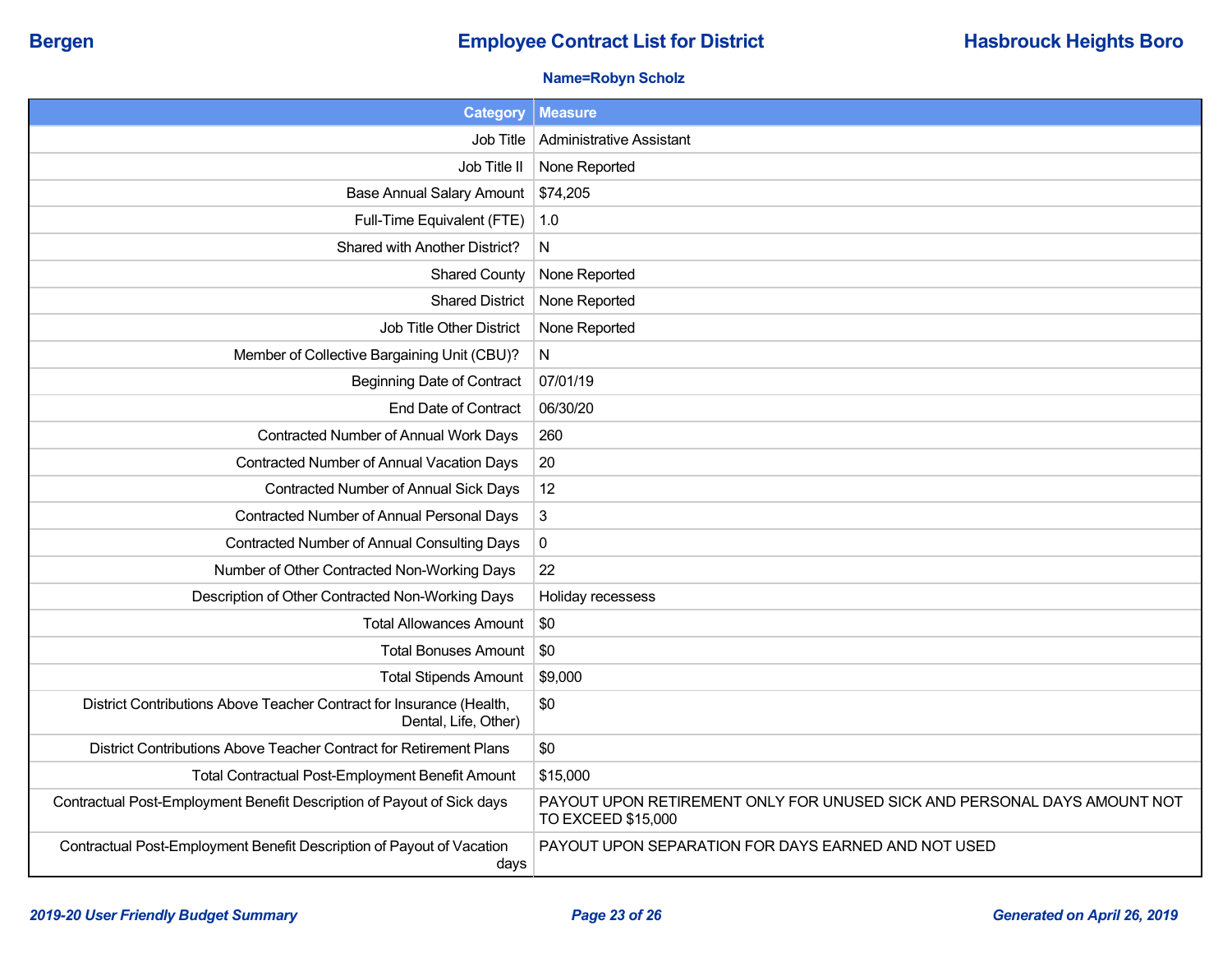### **Name=Robyn Scholz**

| <b>Category</b>                                                                             | <b>Measure</b>                                                                                |
|---------------------------------------------------------------------------------------------|-----------------------------------------------------------------------------------------------|
| Contractual Post-Employment Benefit Description of Payout of Personal<br>days               | PAYOUT INCLUDED WITH THE \$15,000 MAX ALLOWABLE UPON RETIREMENT FOR SICK AND<br>PERSONAL DAYS |
| Contractual Post-Employment Benefit Description of Other Benefits 1                         | None Reported                                                                                 |
| Contractual Post-Employment Benefit Description of Other Benefits 2                         | None Reported                                                                                 |
| Contractual Post-Employment Benefit Description of Other Benefits 3                         | None Reported                                                                                 |
| Total Other/In-Kind Remuneration Amount                                                     | \$0                                                                                           |
| Description of Other/In-Kind Remuneration Annual Option to Buyback Sick<br>Time in Cash     | None Reported                                                                                 |
| Description of Other/In-Kind Remuneration Annual Option to Buyback<br>Vacation Time in Cash | None Reported                                                                                 |
| Description of Other/In-Kind Remuneration Annual Option to Buyback<br>Personal Time in Cash | None Reported                                                                                 |
| Description of Other/In-Kind Remuneration Annual Option to Other<br><b>Remuneration 1</b>   | None Reported                                                                                 |
| Description of Other/In-Kind Remuneration Annual Option to Other<br><b>Remuneration 2</b>   | None Reported                                                                                 |
| Description of Other/In-Kind Remuneration Annual Option to Other<br><b>Remuneration 3</b>   | None Reported                                                                                 |
| <b>Additional Comment 1</b>                                                                 | None Reported                                                                                 |
| <b>Additional Comment 2</b>                                                                 | None Reported                                                                                 |
| <b>Additional Comment 3</b>                                                                 | None Reported                                                                                 |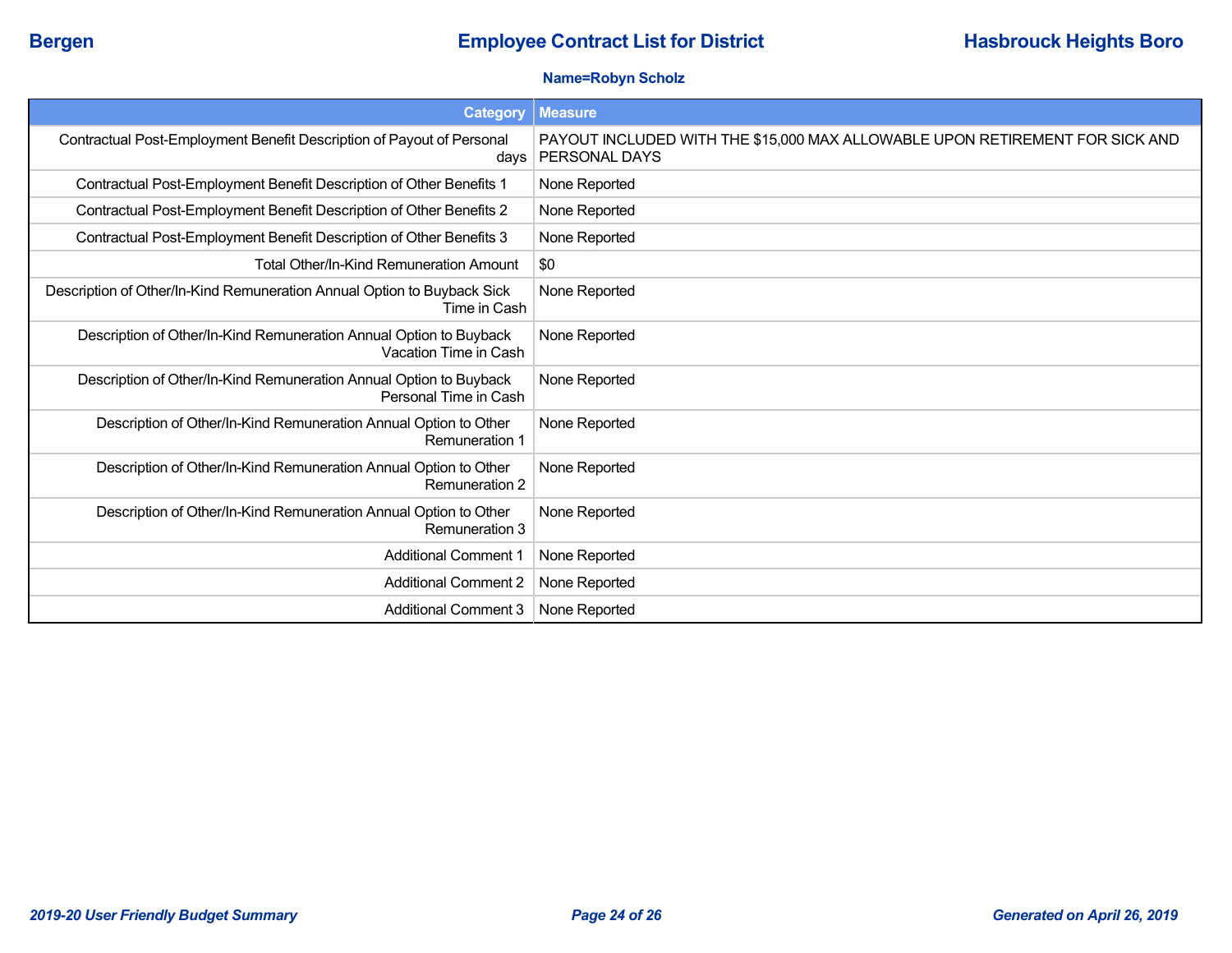### **Name=Tamas Mattyasovszky**

| <b>Category</b>                                                                              | <b>Measure</b>                                                                                 |
|----------------------------------------------------------------------------------------------|------------------------------------------------------------------------------------------------|
| Job Title                                                                                    | Information Technology                                                                         |
| Job Title II                                                                                 | None Reported                                                                                  |
| <b>Base Annual Salary Amount</b>                                                             | \$103,630                                                                                      |
| Full-Time Equivalent (FTE)                                                                   | 1.0                                                                                            |
| Shared with Another District?                                                                | N                                                                                              |
| <b>Shared County</b>                                                                         | None Reported                                                                                  |
| <b>Shared District</b>                                                                       | None Reported                                                                                  |
| Job Title Other District                                                                     | None Reported                                                                                  |
| Member of Collective Bargaining Unit (CBU)?                                                  | N                                                                                              |
| <b>Beginning Date of Contract</b>                                                            | 07/01/19                                                                                       |
| End Date of Contract                                                                         | 06/30/20                                                                                       |
| Contracted Number of Annual Work Days                                                        | 260                                                                                            |
| Contracted Number of Annual Vacation Days                                                    | 15                                                                                             |
| Contracted Number of Annual Sick Days                                                        | 12                                                                                             |
| Contracted Number of Annual Personal Days                                                    | 3                                                                                              |
| <b>Contracted Number of Annual Consulting Days</b>                                           | $\pmb{0}$                                                                                      |
| Number of Other Contracted Non-Working Days                                                  | 22                                                                                             |
| Description of Other Contracted Non-Working Days                                             | Holiday recessess                                                                              |
| <b>Total Allowances Amount</b>                                                               | \$0                                                                                            |
| <b>Total Bonuses Amount</b>                                                                  | \$0                                                                                            |
| <b>Total Stipends Amount</b>                                                                 | \$0                                                                                            |
| District Contributions Above Teacher Contract for Insurance (Health,<br>Dental, Life, Other) | \$0                                                                                            |
| District Contributions Above Teacher Contract for Retirement Plans                           | \$0                                                                                            |
| Total Contractual Post-Employment Benefit Amount                                             | \$15,000                                                                                       |
| Contractual Post-Employment Benefit Description of Payout of Sick days                       | PAYOUT UPON RETIREMENT ONLY FOR UNUSED SICK AND PERSONAL DAYS AMOUNT NOT<br>TO EXCEED \$15,000 |
| Contractual Post-Employment Benefit Description of Payout of Vacation<br>days                | PAYOUT UPON SEPARATION FOR DAYS EARNED AND NOT USED                                            |